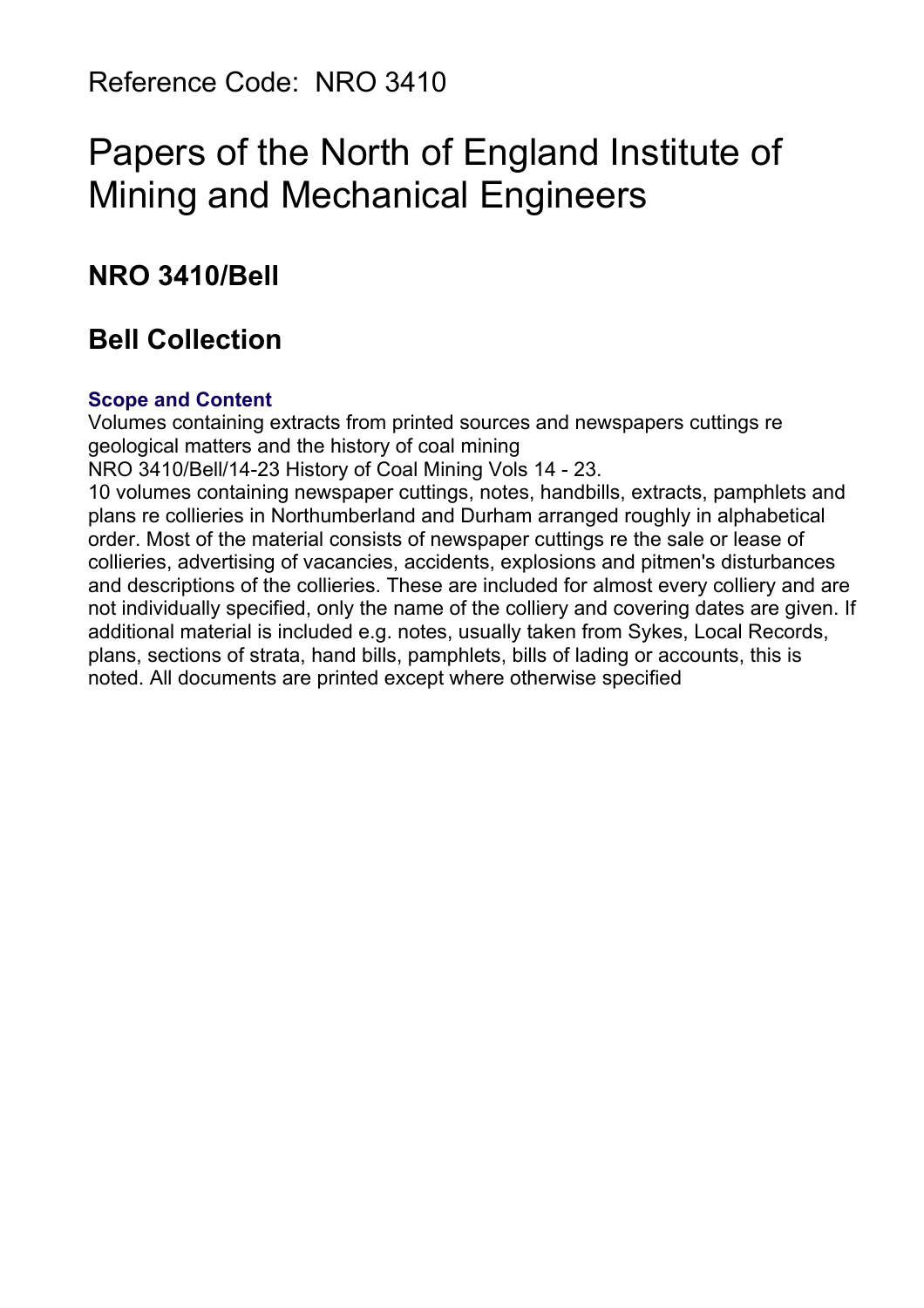**Reference:** NRO 3410/Bell/5

History of Coal Mining, Vol 5.

**Creation dates:** 1805 - 1849

**Extent and Form:** 493 pp

#### **Scope and Content**

Volume containing pamphlets, newspaper cuttings and extracts from printed volumes re explosions and gas in mines and re the invention of safety lamps by Clanny, Davy and Stephenson, 1805 - 1849

**Reference:** NRO 3410/Bell/5/1 **Creation dates:** 1829 **Language:** French

#### **Scope and Content**

Paper entitled Rapport... sur les Apparels Imagines par M. Aldine pour Preserver les Pompiers de L'Action des Flammes, by M. Gaultier de **Claubry** 

**Reference:** NRO 3410/Bell/5/11 **Creation dates:** 1814, 1823-1824

#### **Scope and Content**

Newspaper cuttings re carburetted hydrogen gas in coal mines including paper by J.B. Longmure, n.d. experiments by William Lester, 1823 - 1824 and letter from John Bedlington, 1814

**Reference:** NRO 3410/Bell/5/50 **Creation dates:** nd

#### **Scope and Content**

Handbill entitled Improper Lamps and other Lights in Coal Mines, by "A Looker On"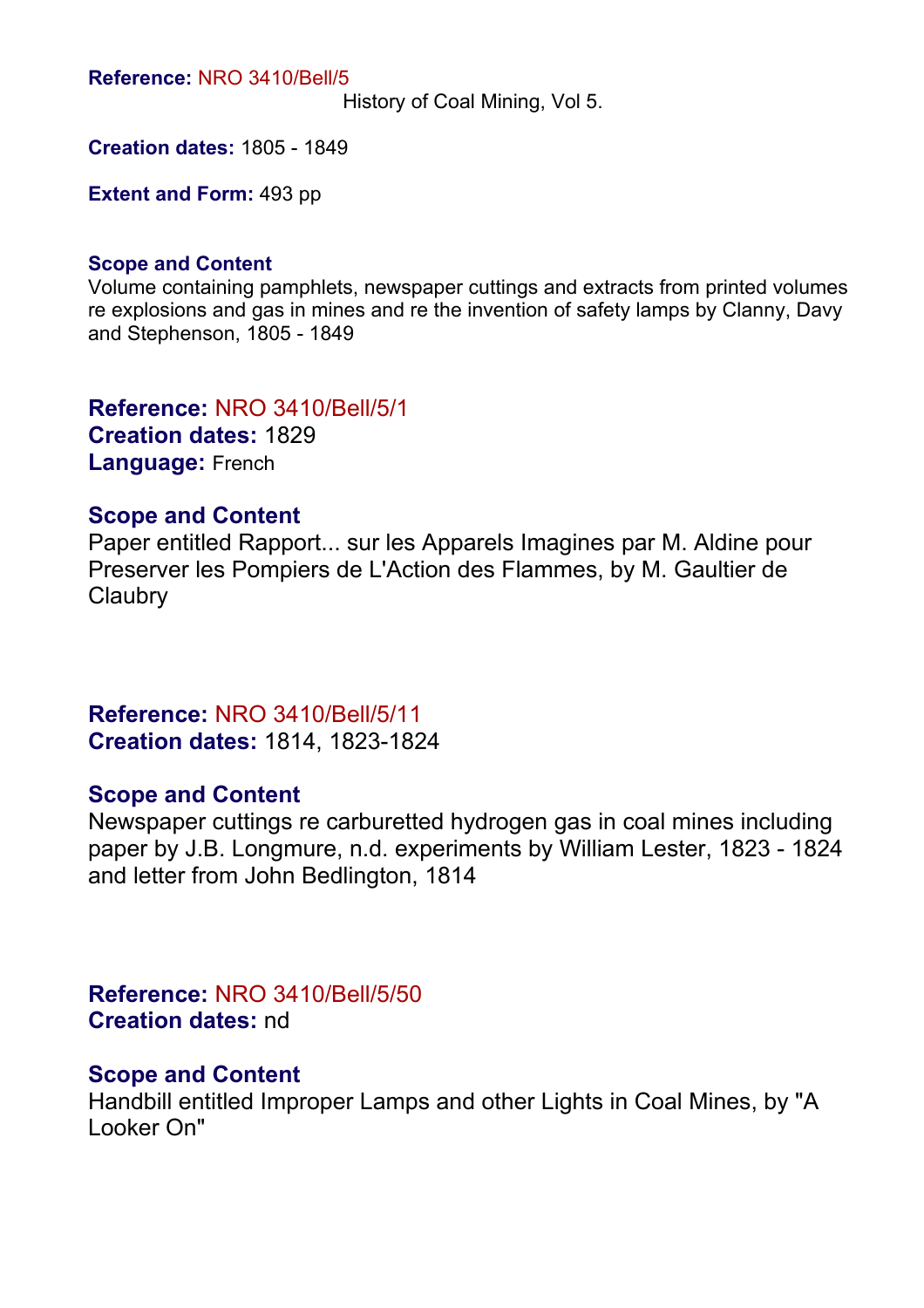**Reference:** NRO 3410/Bell/5/53 **Creation dates:** 1824

#### **Scope and Content**

Handbill re an address by Mr Justice Bailey re use of improper lamps in mines

**Reference:** NRO 3410/Bell/5/56 **Creation dates:** nd

#### **Scope and Content**

Section showing various gasses in coal mines and their effects on the Davy Lamps

**Reference:** NRO 3410/Bell/5/57 **Creation dates:** nd. c. 1829

#### **Scope and Content**

Handbill entitled The State of the Coal Mines by "A Looker On"

**Reference:** NRO 3410/Bell/5/58 **Creation dates:** 1805 - 1828, 12 May 1829

**Scope and Content** Extract from the Tyne Mercury listing accidents

**Reference:** NRO 3410/Bell/5/63 **Creation dates:** 1 Jan 1830

#### **Scope and Content**

List of explosions in Newcastle and Durham Collieries, 1658 - 1829, by John Sykes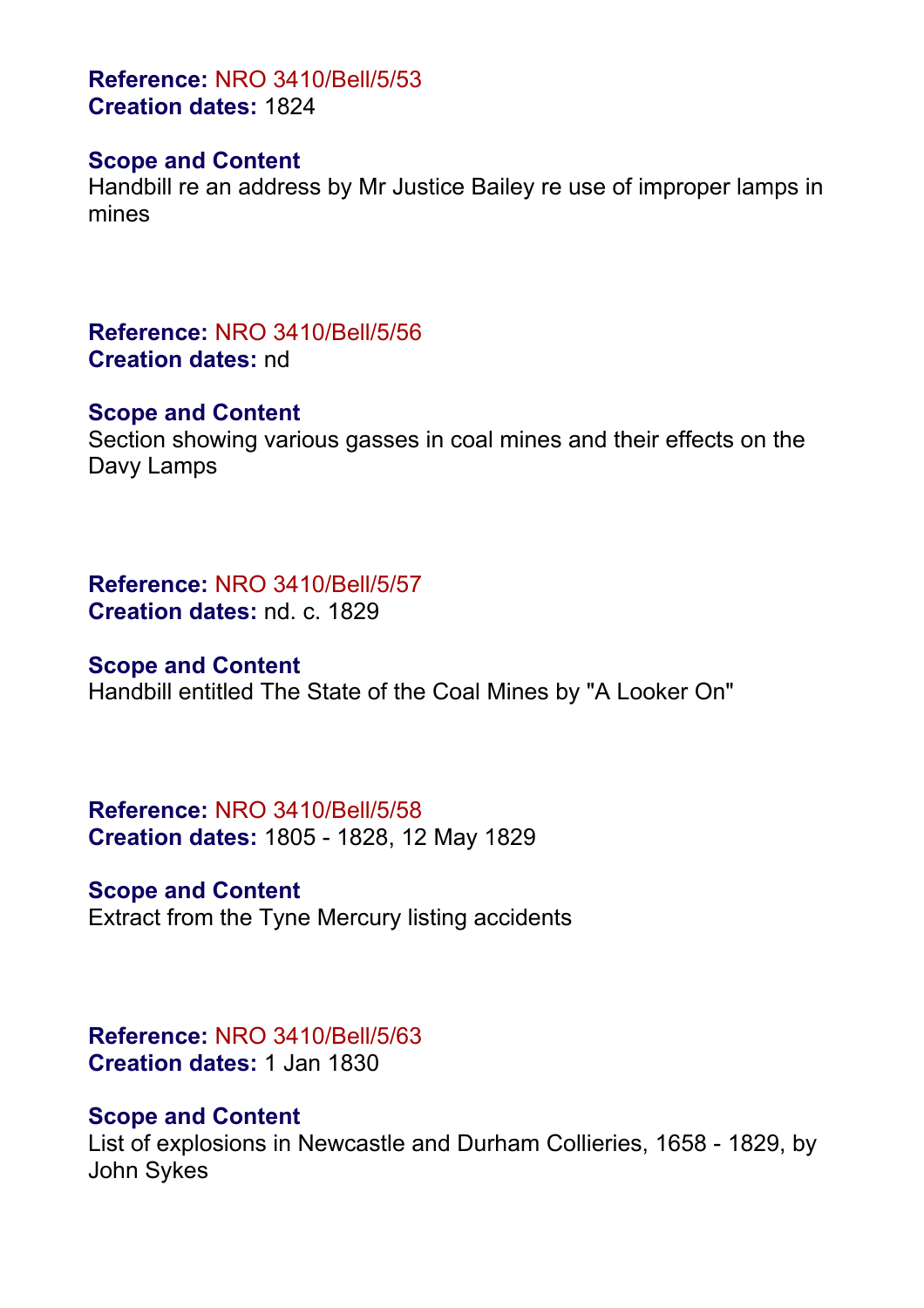# **Reference:** NRO 3410/Bell/5/69 **Creation dates:** 1837

## **Scope and Content**

Paper entitled The Chemical Examination of the Fire Damp..., by Edward Turner, read to the Natural History Society of Northumberland and Durham

**Reference:** NRO 3410/Bell/5/85 **Creation dates:** 1813 - 1850

#### **Scope and Content**

Newspaper cuttings re accidents in mines and ventilation problems

**Reference:** NRO 3410/Bell/5/103 **Creation dates:** 1844

#### **Scope and Content**

Pamphlet entitled Accidents in Coal Mines being a collection of letters to the South Shields Committee, by John Murray

**Reference:** NRO 3410/Bell/5/143 **Creation dates:** 24 March 1849

**Scope and Content** Newspaper cutting re high - pressure steam ventilation

**Reference:** NRO 3410/Bell/5/149 **Creation dates:** 1846, 1849

## **Scope and Content**

Handbills (2) re public meetings re mining accidents after the Darley Main disaster, 1, 16 March 1849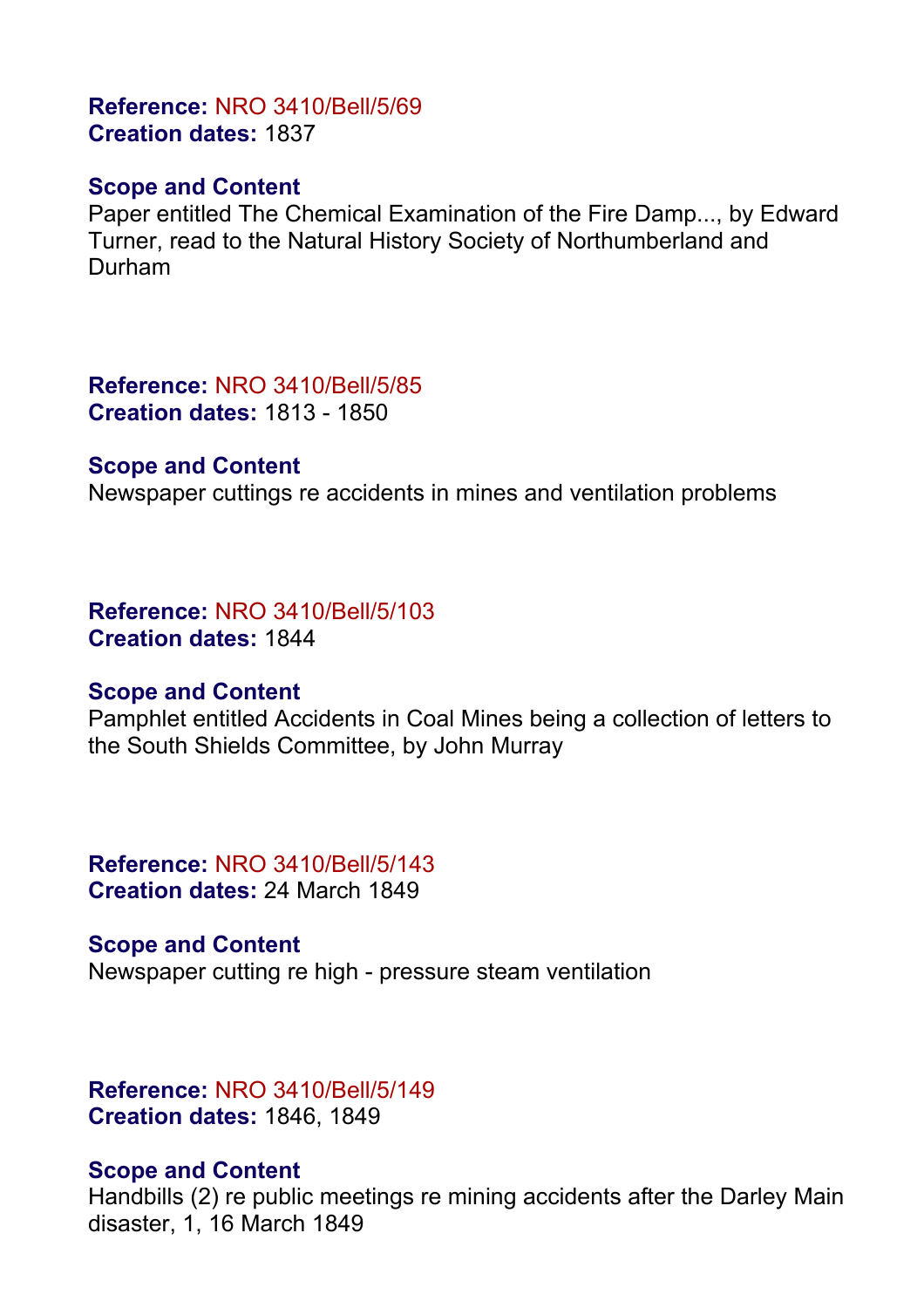Newspaper cuttings reporting a speech by Matthias Dunn, 24 March 1849 and report by H.T. de la Beche and Lyon Playfair, 17 July 1846

# **Reference:** NRO 3410/Bell/5/159 **Creation dates:** 1 Aug 1845

## **Scope and Content**

Report entitled Gasses and Explosions in Collieries, by H.T. de la Beche and Lyon Playfair

**Reference:** NRO 3410/Bell/5/171 **Creation dates:** c.1838 - 1846

## **Scope and Content**

Newspaper cuttings re coal mine accidents, explosions and Davy's, Stephenson's and Clanny's lamps

**Reference:** NRO 3410/Bell/5/219 **Creation dates:** nd

**Scope and Content** Diagram of Clanny's Lamp and illustration of it in use

**Reference:** NRO 3410/Bell/5/221 **Creation dates:** 19 March 1847 **Physical characteristics:** Manuscript

**Scope and Content** Letter from W. Reid Clanny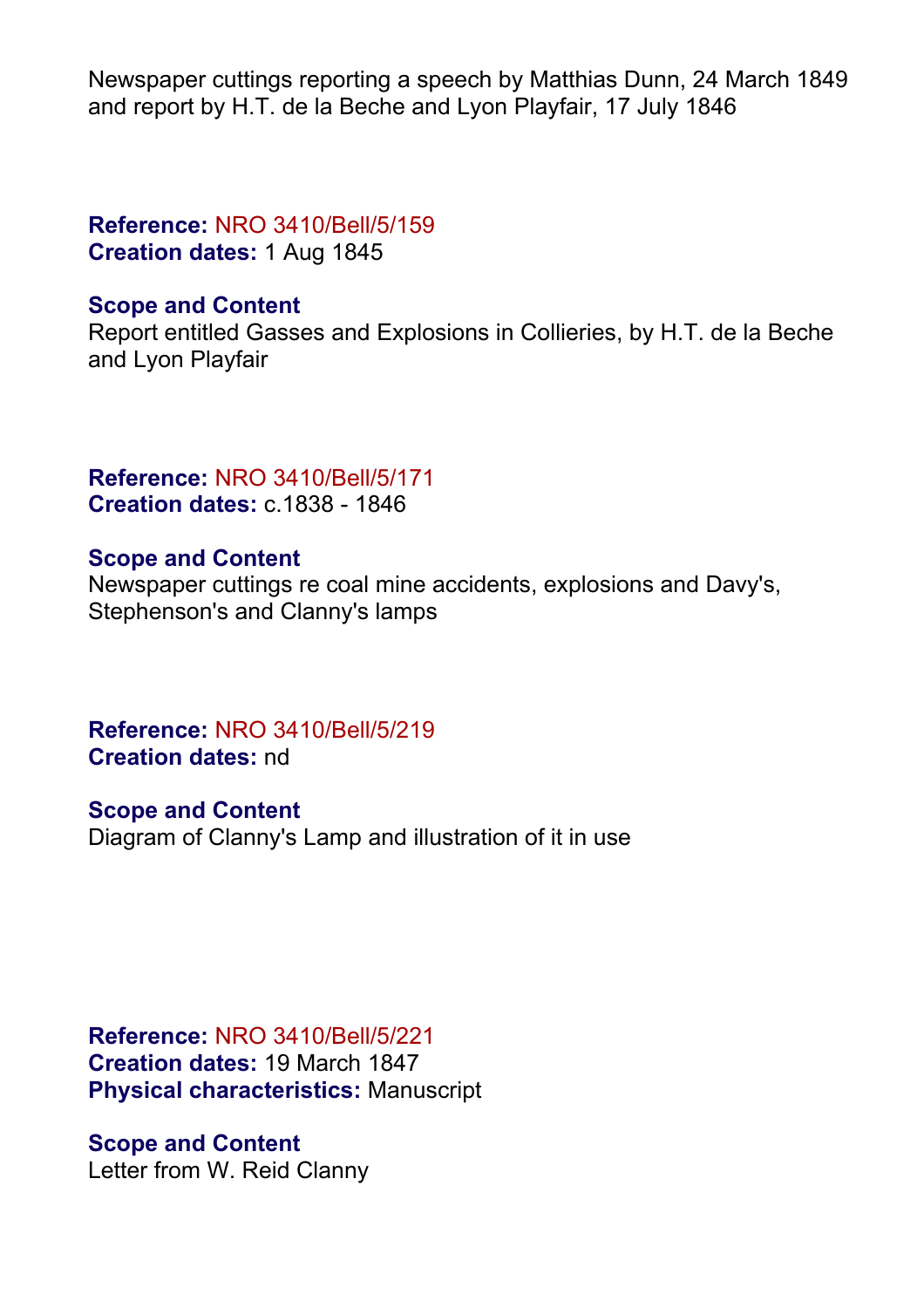**Reference:** NRO 3410/Bell/5/223 **Creation dates:** 1816 - 1846

#### **Scope and Content**

Newspaper cuttings and extracts re Clanny's Lamp

**Reference:** NRO 3410/Bell/5/246 **Creation dates:** nd

#### **Scope and Content**

Illustrations of the Clanny Lamp

**Reference:** NRO 3410/Bell/5/247 **Creation dates:** 1846

#### **Scope and Content**

Prospectus inviting subscriptions to a Clanny Testimonial Fund in recognition for his work on lamps

**Reference:** NRO 3410/Bell/5/257 **Creation dates:** 1844 - 1847

**Scope and Content** Newspaper cuttings re safety lamps

**Reference:** NRO 3410/Bell/5/265 **Creation dates:** 1846

**Scope and Content** Testimonials on behalf of Dr Clanny's Lamp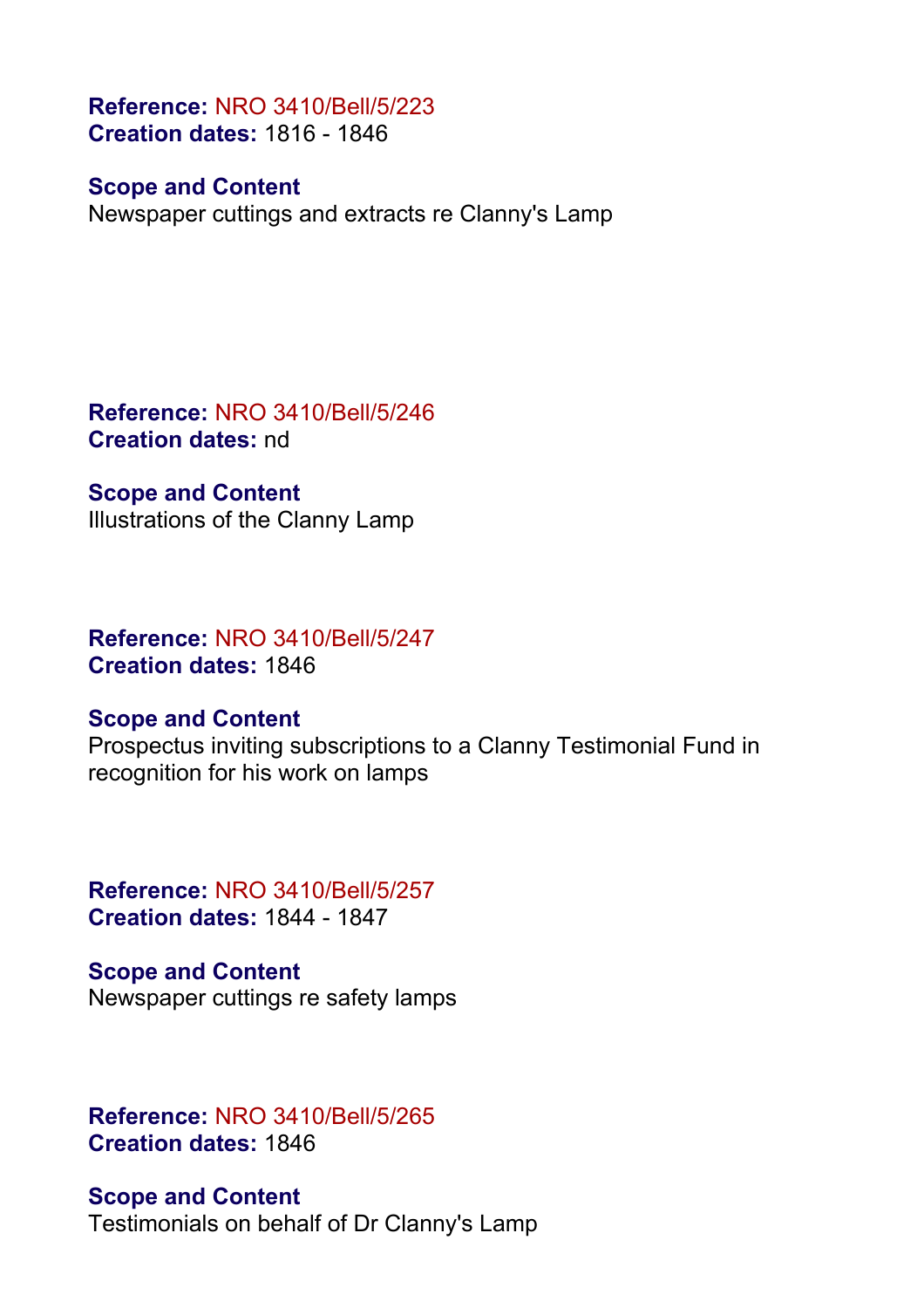# **Reference:** NRO 3410/Bell/5/277 **Creation dates:** 1847-1850

# **Scope and Content**

Newspaper cuttings re Clanny's Lamp and the presentation of the testimonial, 1847 - 1849, and obituaries, 1850

**Reference:** NRO 3410/Bell/5/285 **Creation dates:** 1850

**Scope and Content** Catalogue of an auction of Dr Clanny's effects

**Reference:** NRO 3410/Bell/5/321 **Creation dates:** 1816

## **Scope and Content**

Pamphlet entitled Practical Hints on the Application of Wire Guage to Lamps, by Sir Humphrey Davy

**Reference:** NRO 3410/Bell/5/337 **Creation dates:** 1817

## **Scope and Content**

Paper entitled Fire Damp in Coal Mines, given by Sir Humphrey Davy to the Royal Society

**Reference:** NRO 3410/Bell/5/361 **Creation dates:** 1829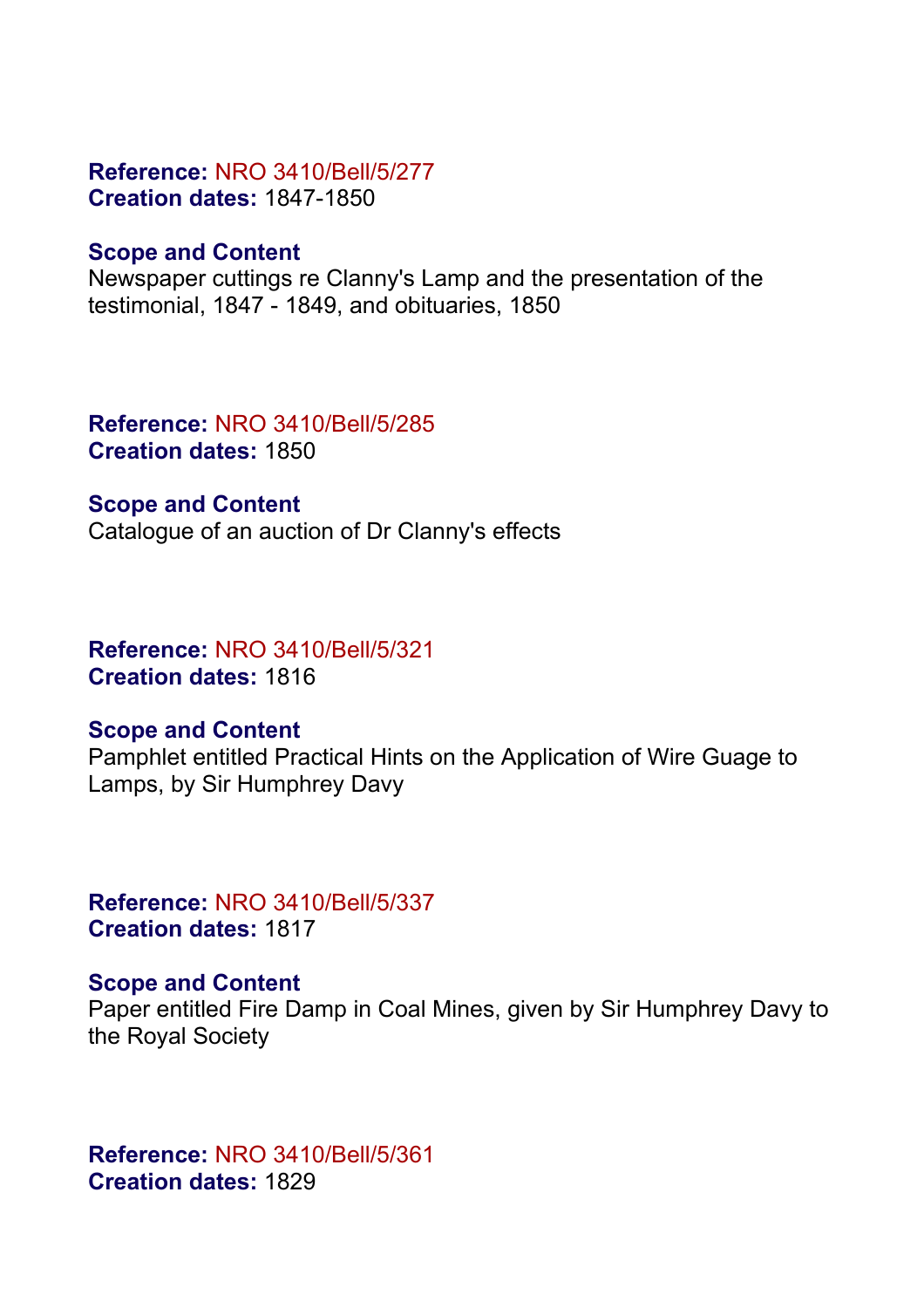## **Scope and Content**

Newspaper cuttings and extracts re the Davy Lamp, including diagrams, 1816 - 1843, and obituaries

# **Reference:** NRO 3410/Bell/5/383 **Creation dates:** 29 Aug 1845

#### **Scope and Content**

Notes by Rev John Hodgson taken from a copy of Sir Humphrey Davy's work on safety lamps re fire damp from mines at Whitehaven being used for lighting

# **Reference:** NRO 3410/Bell/5/385 **Creation dates:** nd. and 1829

#### **Scope and Content**

Extracts giving biographical accounts of Sir Humphrey Davy, including engraved portrait

**Reference:** NRO 3410/Bell/5/423 **Creation dates:** 1839 - 1848

## **Scope and Content**

Newspaper cuttings re safety lamps

**Reference:** NRO 3410/Bell/5/427 **Creation dates:** 1817

#### **Scope and Content**

Pamphlet entitled A Description of the Safety Lamp Invented by George Stephenson... [and] an Account of the Lamp Constructed by Sir Humphrey Davy, with diagrams of lamps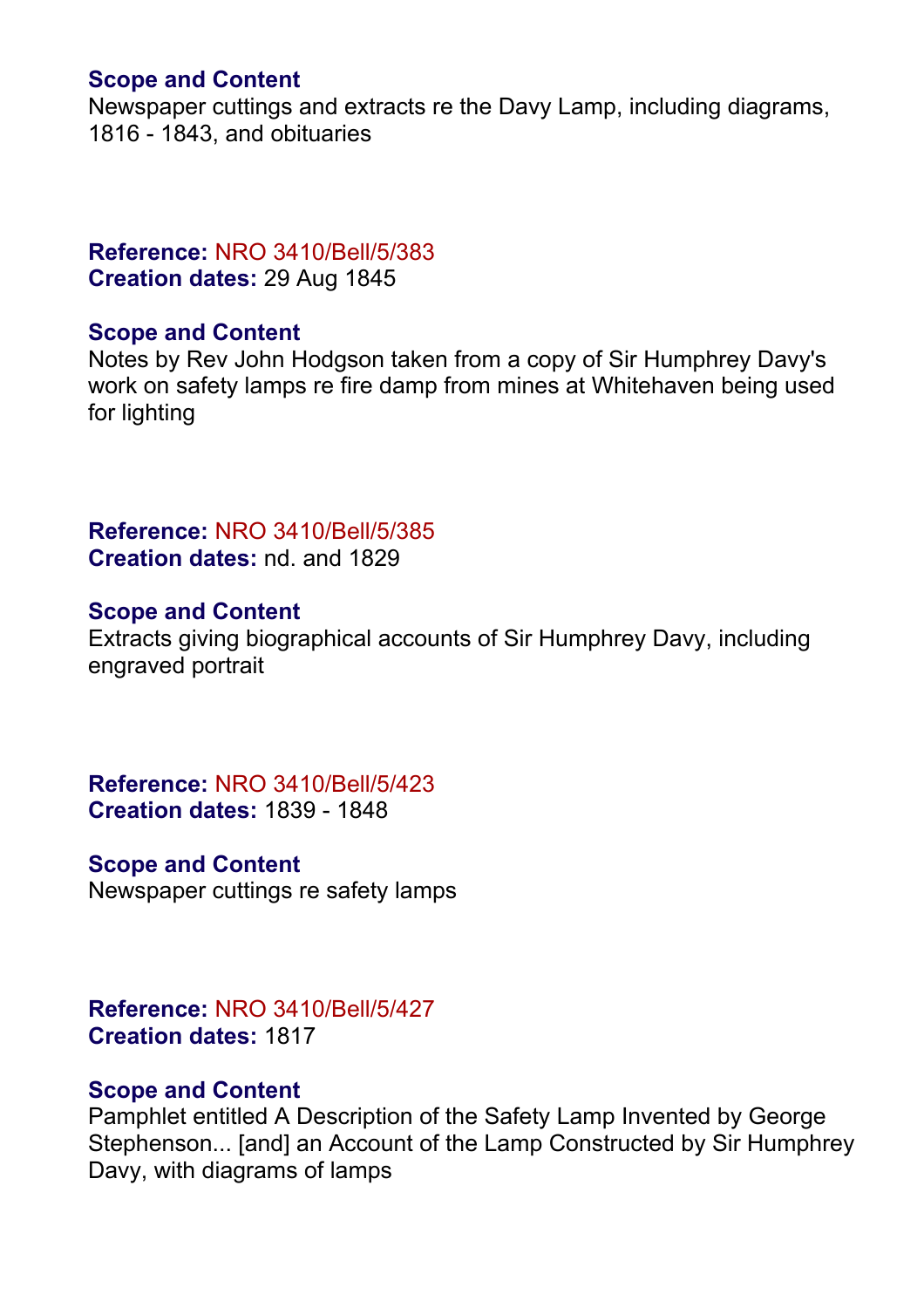# **Reference:** NRO 3410/Bell/5/447 **Creation dates:** 1817

# **Scope and Content**

Pamphlet entitled Report on the Claims of Mr George Stephenson... [re] His Safety Lamp, with diagrams of lamps

**Reference:** NRO 3410/Bell/5/487 **Creation dates:** 1848

#### **Scope and Content**

Newspaper cuttings re Stephenson's Lamp, including his presentation, 1815 - 1818 and obituary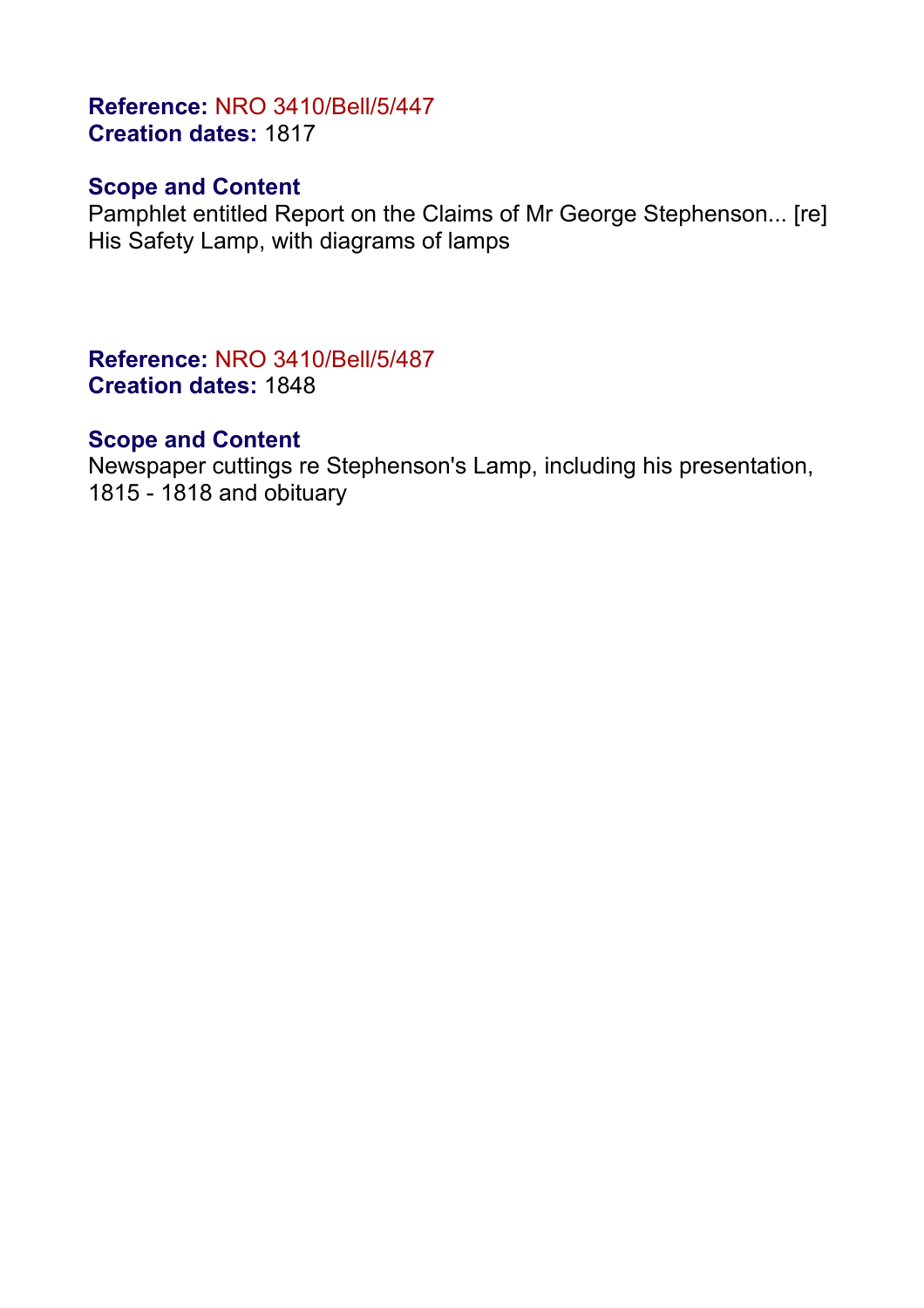**Reference:** NRO 3410/Bell/6

History of Coal Mining, Vol 6.

**Creation dates:** 1817-1850

**Extent and Form:** 517 pp

#### **Scope and Content**

Volume containing pamphlets, reports, newspaper cuttings and extracts from printed volumes re explosions, safety lamps, smoke prevention and ventilation, 1817 - 1850

**Reference:** NRO 3410/Bell/6/1 **Creation dates:** 1817

#### **Scope and Content**

Pamphlet entitled A Collection of all the Letters... [re] Safety Lamps

**Reference:** NRO 3410/Bell/6/45 **Creation dates:** 1835

#### **Scope and Content**

Pamphlet entitled An Exposition of the Insecure Nature and Principles of the Davy and other Lamps... from the Parliamentary Report, compiled by the council of the Miners Association

**Reference:** NRO 3410/Bell/6/77 **Creation dates:** nd. c.1835

**Scope and Content** Handbill re the publication of NRO 3410/Bell/6/45

**Reference:** NRO 3410/Bell/6/79 **Creation dates:** c.1823 - 1848

#### **Scope and Content**

Newspaper cuttings re explosions and safety lamps including inventions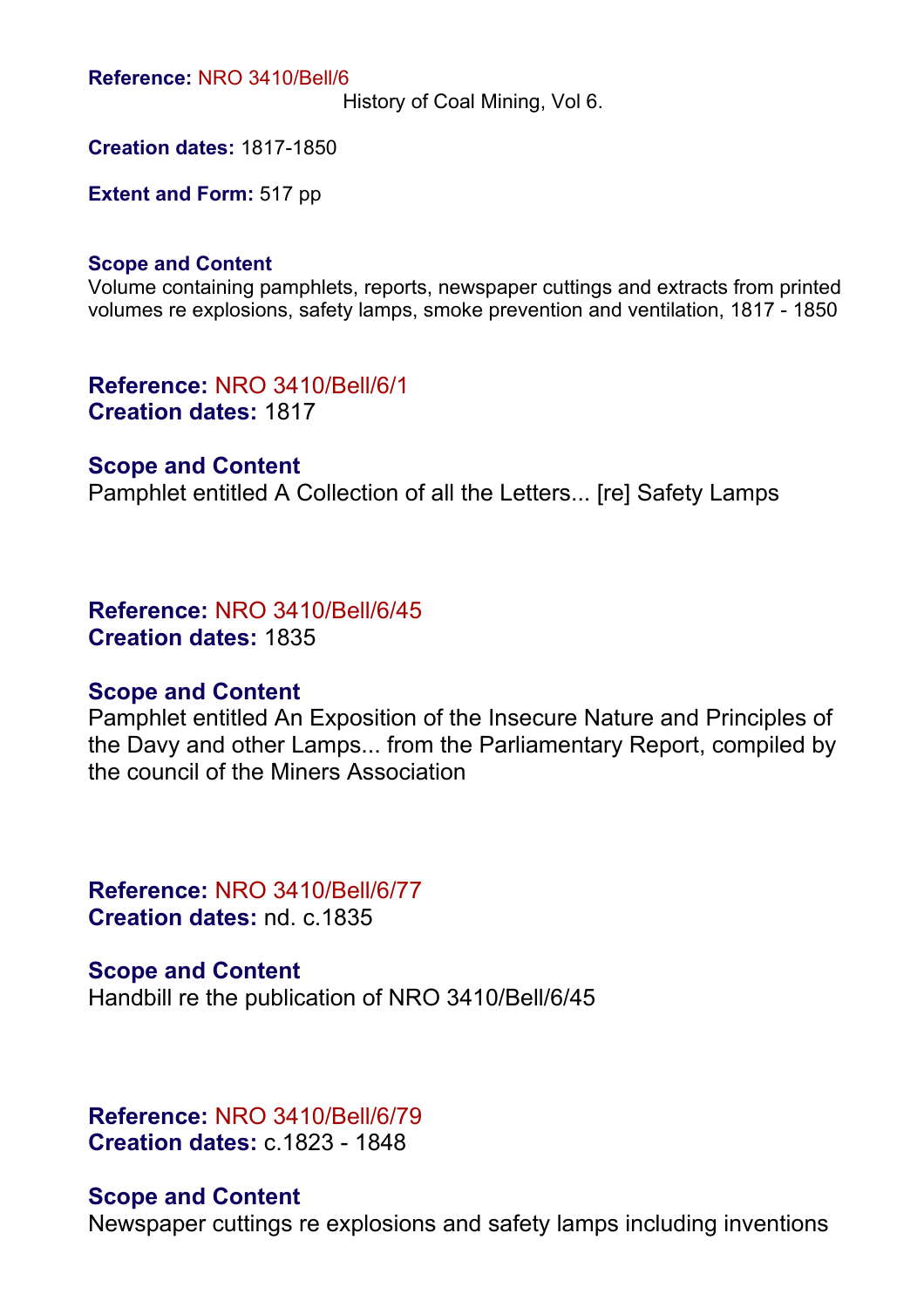by Upton and Roberts, Raestrick, William and John Martin, Francis Carr, Mr Price, Mr Thorp and others

# **Reference:** NRO 3410/Bell/6/109 **Creation dates:** 1819 - 1849

## **Scope and Content**

Newspaper cuttings, extracts and handbills re the invention of a safety lamp by William Martin, natural philosopher and his condemnation of the Davy Lamp, including engraved portaits of Martin and poem entitled The Safety Lamp

**Reference:** NRO 3410/Bell/6/130 **Creation dates:** 1836

#### **Scope and Content**

Pamphlet entitled Coal Mines, Ventilation and Safety Lights... [and] the Quackery of the Davy..., by "Non - Professional"

**Reference:** NRO 3410/Bell/6/232 **Creation dates:** 3 Feb 1849

## **Scope and Content**

Diagram and description of an improved safety lamp by W.L

**Reference:** NRO 3410/Bell/6/234 **Creation dates:** 1834 - 1849

#### **Scope and Content**

Newspaper cuttings and extracts re Bridgeman's Oxygen Lamp, Argand Lamp, Struves Mine Ventilation and Government Inspection of Mines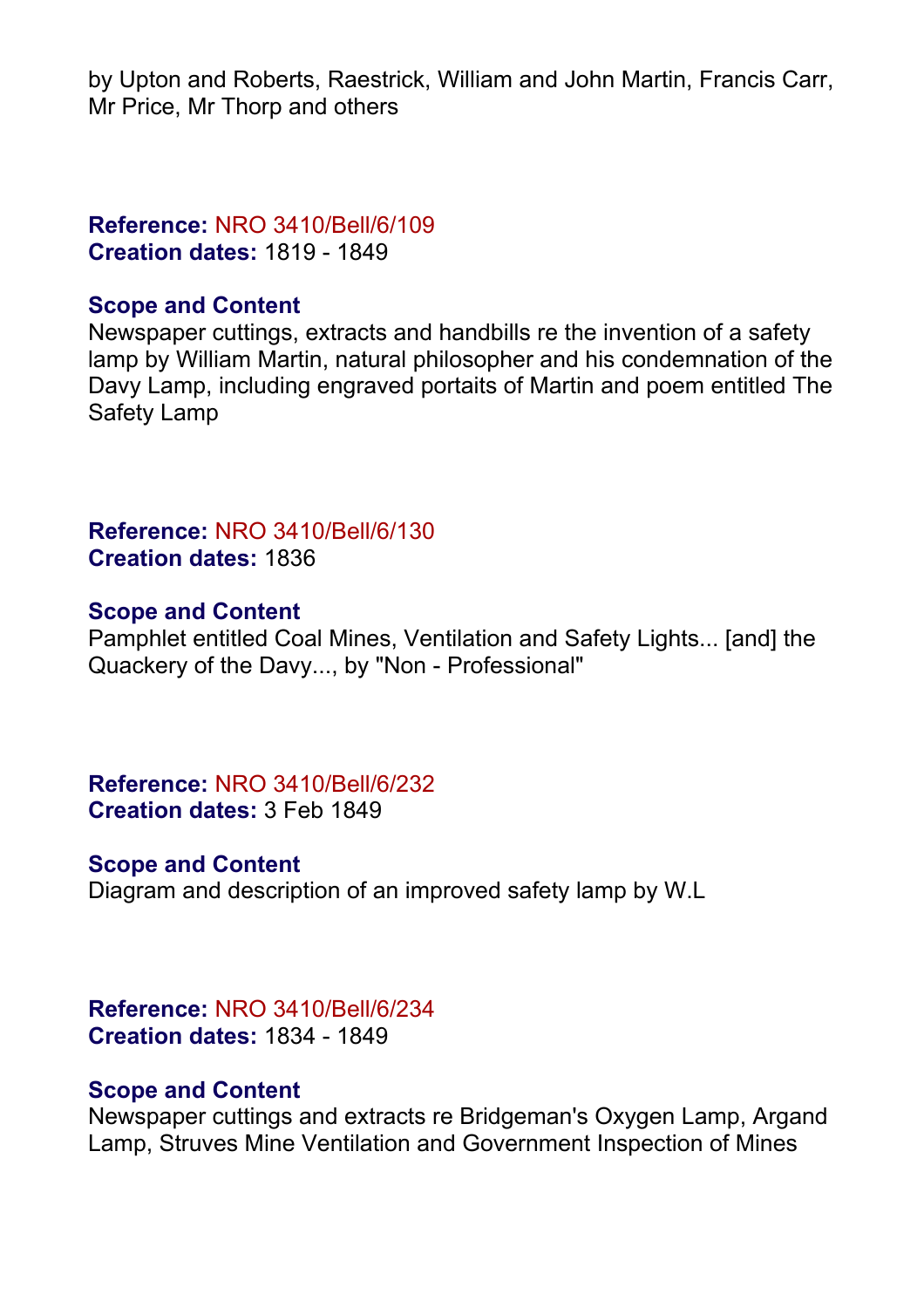# **Reference:** NRO 3410/Bell/6/248 **Creation dates:** 1850

#### **Scope and Content**

Pamphlet entitled Ventilation of Mines and the Necessity of Government Interference, by J. Berkley

**Reference:** NRO 3410/Bell/6/264 **Creation dates:** 1838 - 1846

#### **Scope and Content**

Newspaper cuttings re steam engines including reports of lectures by T. Craddock re the chemistry of the steam engine and re the prevention of smoke

# **Reference:** NRO 3410/Bell/6/276 **Creation dates:** 1841

#### **Scope and Content**

Pamphlet entitled Combustion of Coal and the Prevention of Smoke... by C.W. Williams

**Reference:** NRO 3410/Bell/6/472 **Creation dates:** nd

**Scope and Content** Extract from the Saturday Magazine re beat, ebulliation and vapourization

**Reference:** NRO 3410/Bell/6/475 **Creation dates:** nd

**Scope and Content** Extract from the Penny Magazine re fire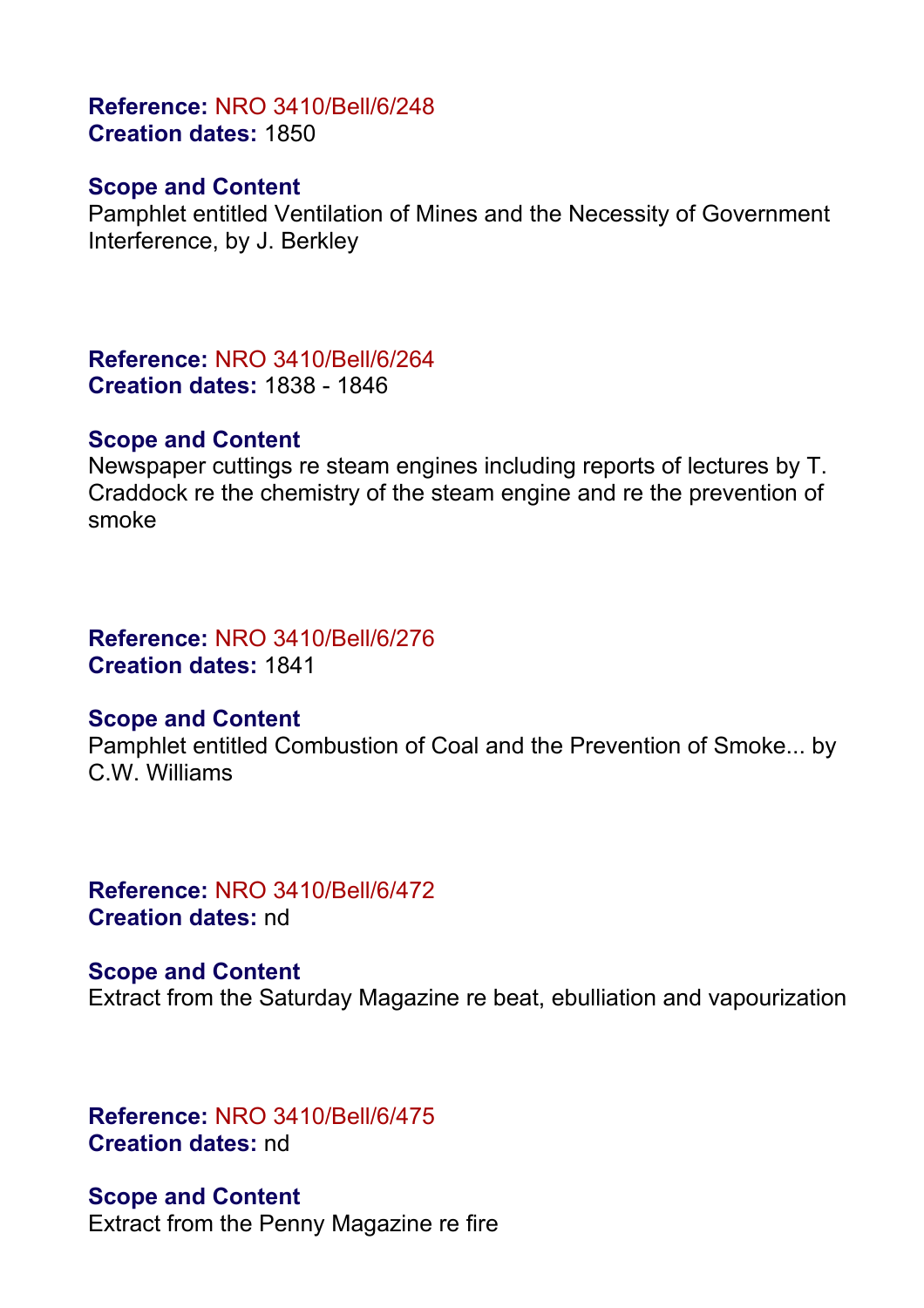## **Reference:** NRO 3410/Bell/6/477 **Creation dates:** nd

#### **Scope and Content**

Extract from the Polytechnic Journal re smokeless combustion

**Reference:** NRO 3410/Bell/6/479 **Creation dates:** 1849

#### **Scope and Content**

Newspaper cuttings re miner's conditions including unions, schools, accidents and the history of mining

## **Reference:** NRO 3410/Bell/6/481 **Creation dates:** 15 Nov 1843

#### **Scope and Content**

Address to the coal owners of Tyne and Wear by James Ryan re his plans for the ventilation of collieries

**Reference:** NRO 3410/Bell/6/485 **Creation dates:** 1850

#### **Scope and Content**

Report entitled Ventilation of Mines, by J. Kenyes Blackwell, presented to Parliament including workings plan showing ventilation system and plan of the Lletty Shenkin Colliery, Glamorgan, various scales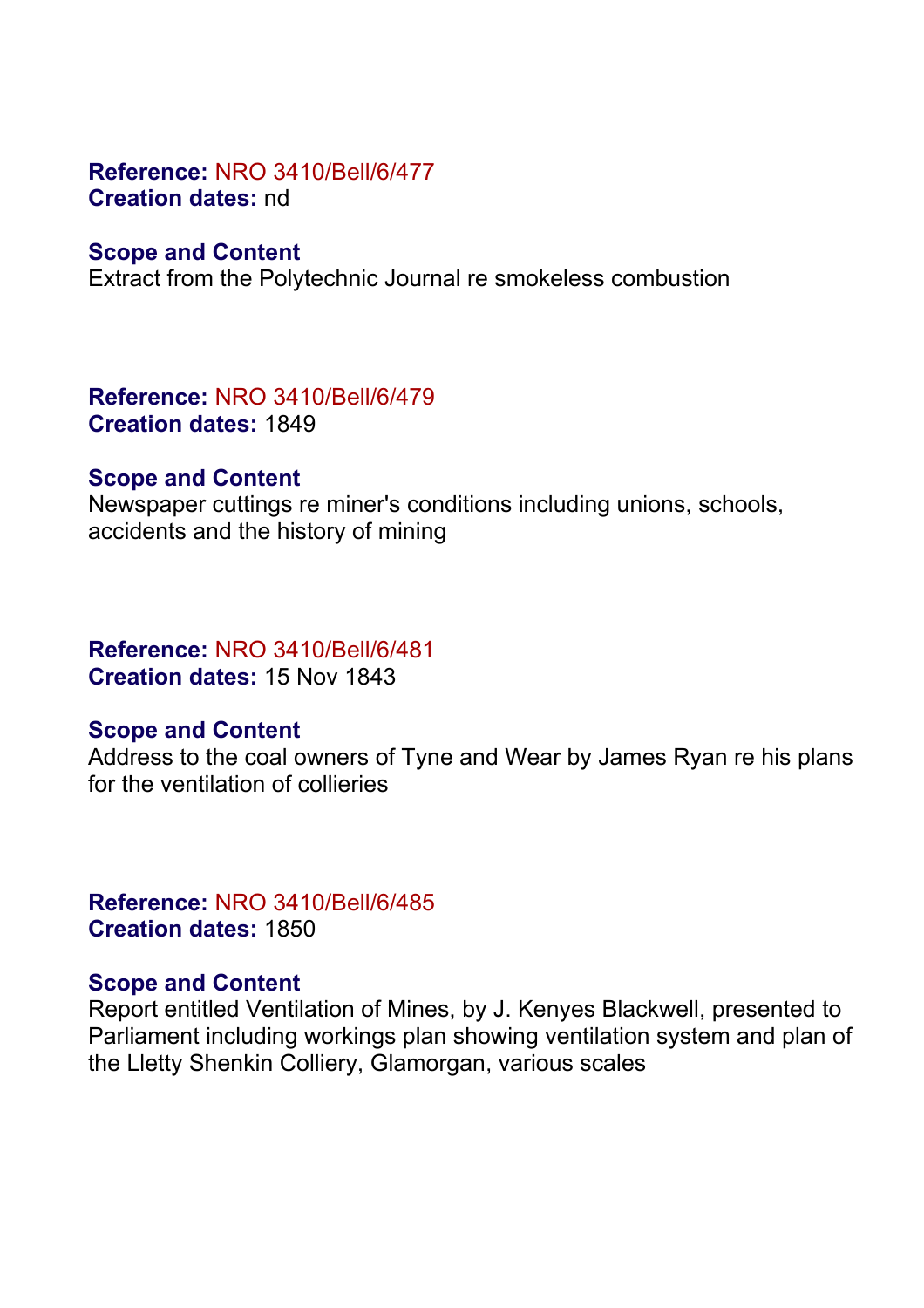**Reference:** NRO 3410/Bell/7

History of Coal Mining, Vol 7.

**Creation dates:** 1793 - 1824

**Extent and Form:** 678 pp

#### **Scope and Content**

Volume containing newspaper cuttings, extracts and pamphlets re the history of the coal trade from 1239, the parliamentary commission on the Coal Trade and taxes, 1793 - 1824

**Reference:** NRO 3410/Bell/7/1 **Creation dates:** nd

#### **Scope and Content**

List of notable events in the history of coal mining in the north east, 1239 - 1648

**Reference:** NRO 3410/Bell/7/5 **Creation dates:** 1793

#### **Scope and Content**

Cutting re effects of a court decision re coal revenue on the salaries of corporation officials

**Reference:** NRO 3410/Bell/7/9 **Creation dates:** nd

#### **Scope and Content**

Copy of an agreement by major coal owners not to work coal from May to September 1665 to allow time to sell off existing sticks, 27 April 1665

**Reference:** NRO 3410/Bell/7/11 **Creation dates:** 1845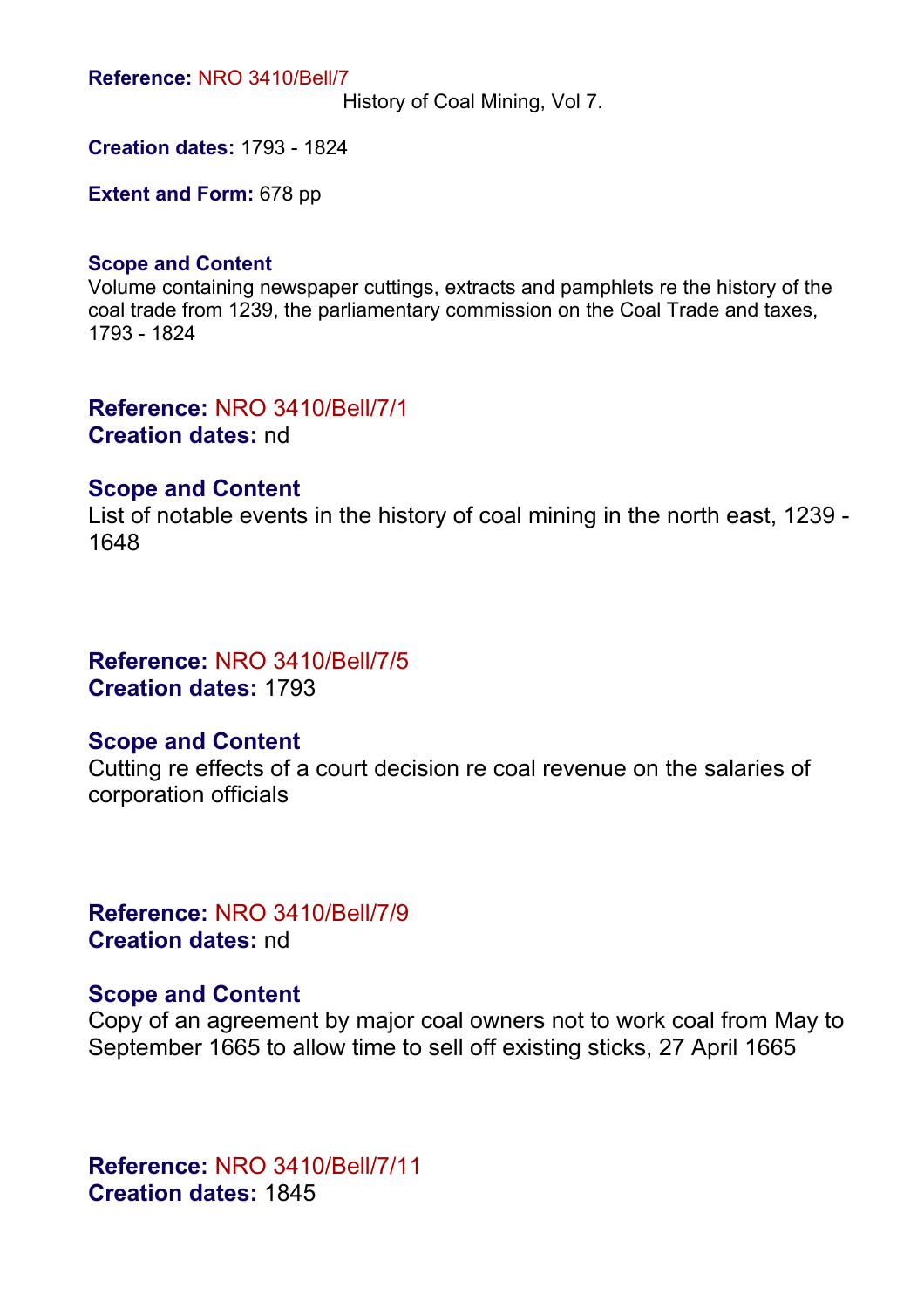# **Scope and Content**

Pamphlet entitled A Pleasant Discovery of the Coosenage of Colliers, being part of a volume by R. Greene, published 1591

# **Publication Note**

Re-printed by M.A. Richardson

**Reference:** NRO 3410/Bell/7/35 **Creation dates:** 1846

## **Scope and Content**

Pamphlet entitled Certain Matters Relating to the Excessive Prices of Coals in the Time of Elizabeth, original 16th cent

# **Publication Note**

Re-printed by M.A. Richardson

# **Reference:** NRO 3410/Bell/7/51 **Creation dates:** 1846

# **Scope and Content**

Pamphlet entitled Ordinance as to the Prices of Coals Enhanced by the Troubles at Newcastle original 1642

# **Publication Note**

Re-printed by M.A.Richardson

**Reference:** NRO 3410/Bell/7/69 **Creation dates:** nd.c early 18th cent **Physical characteristics:** Manuscript

## **Scope and Content**

List of arguments against the imposition of duty on coal burned at the salt pans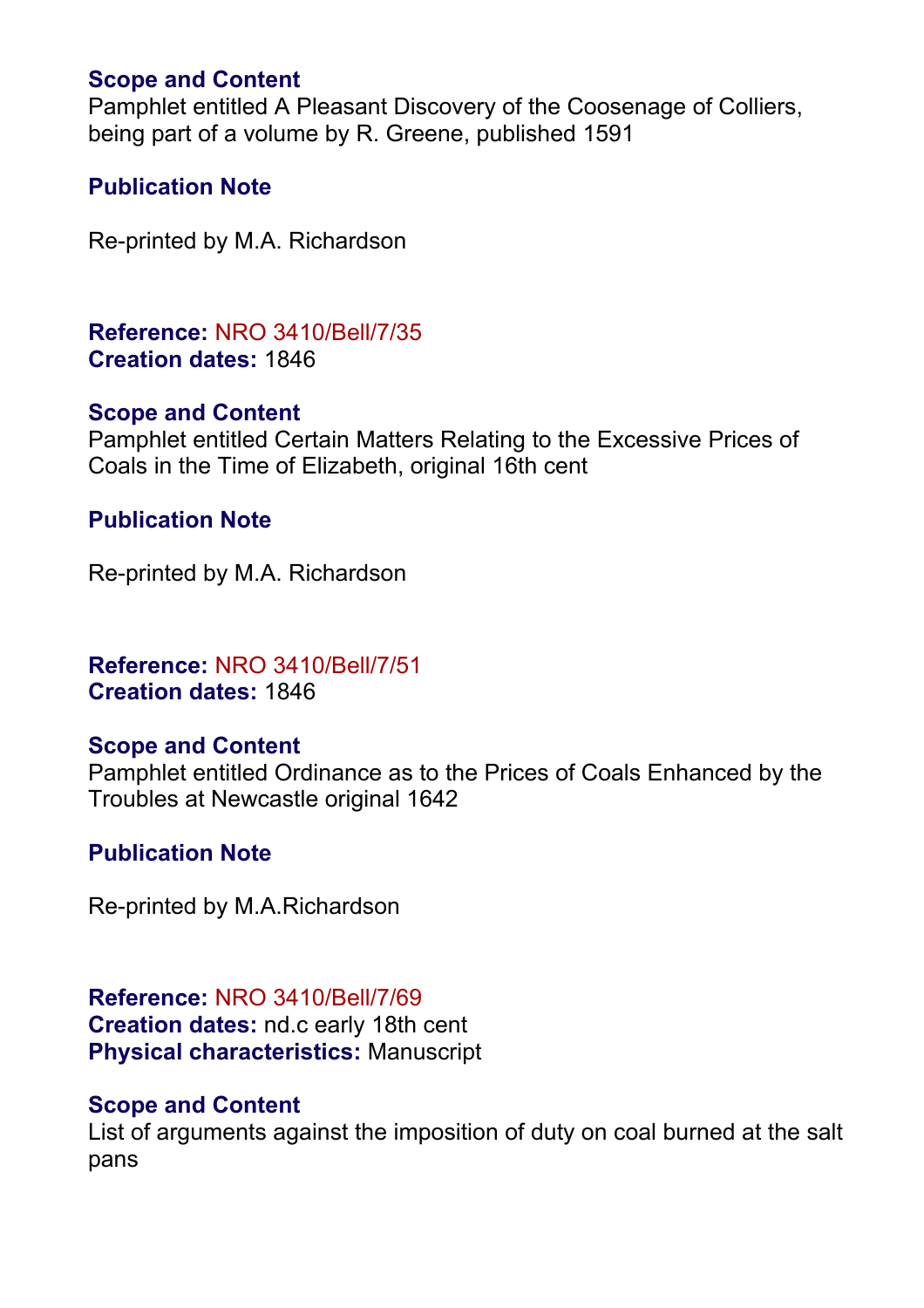# **Reference:** NRO 3410/Bell/7/557 **Creation dates:** 12 July 1805

## **Scope and Content**

An Act for Allowing, under Certain Restrictions until 1 Aug 1806 the Bringing a Limited Quantity of Coals, Culm and Cinders to London by Inland Navigation

**Reference:** NRO 3410/Bell/7/565 **Creation dates:** 1806

#### **Scope and Content**

Newspaper cutting re the measurement of coal

#### **Reference:** NRO 3410/Bell/7/568 **Creation dates:** 8 Aug 1807

## **Scope and Content**

An Act for Repeating the Several Acts for Regulating the Vend

## **Reference:** NRO 3410/Bell/7/649 **Creation dates:** 1812

## **Scope and Content**

Newspaper cuttings re the procedure for coal factors, 1811 and Coal Trade Club

# **Reference:** NRO 3410/Bell/7/651 **Creation dates:** 2 Sept 1817

**Scope and Content** Resolutions of a meeting of the Colliery Viewers Society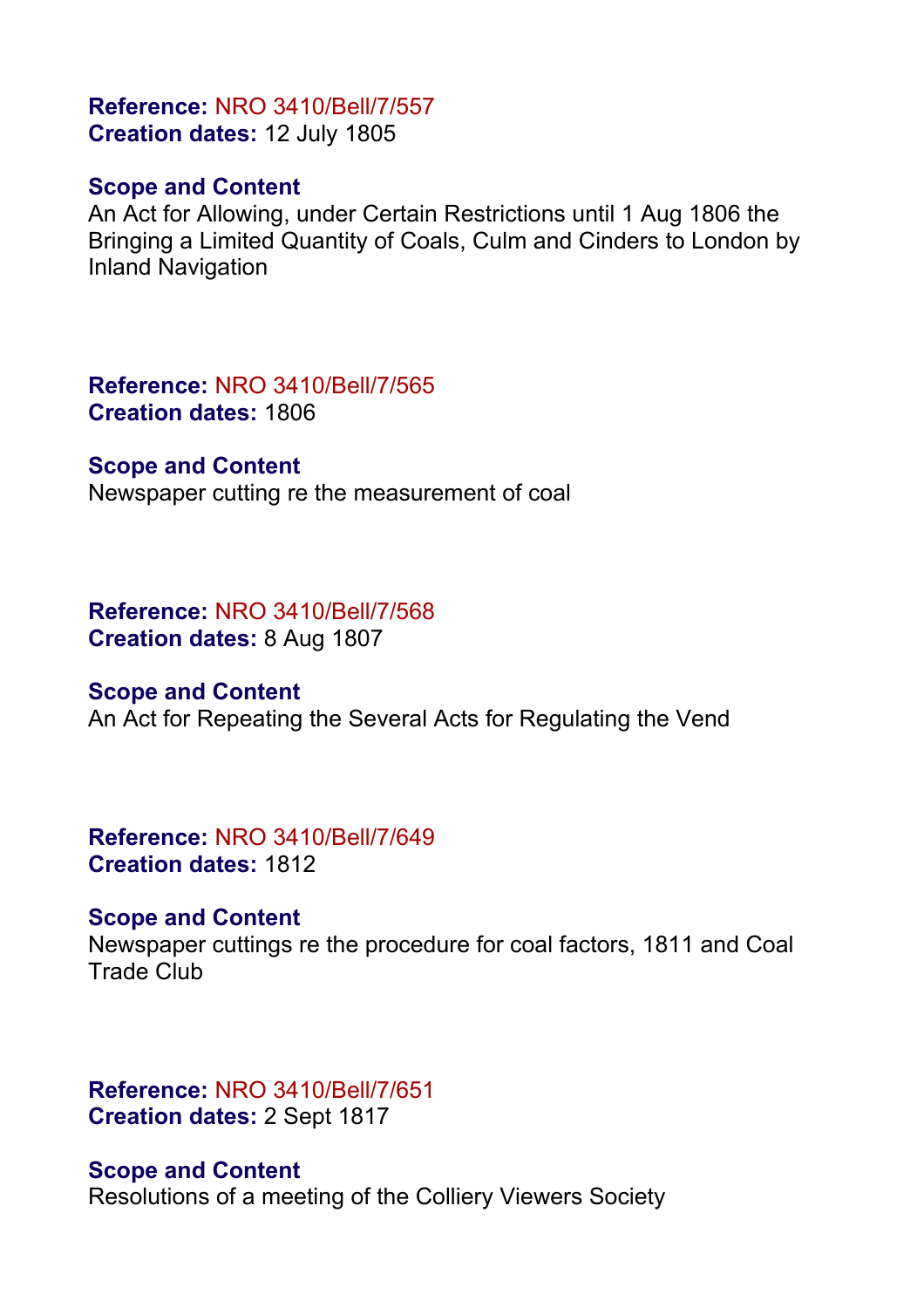# **Reference:** NRO 3410/Bell/7/664 **Creation dates:** 1819 - 1824

# **Scope and Content**

Newspaper cuttings re meetings re coal tax

**Reference:** NRO 3410/Bell/7/676 **Creation dates:** 3 June 1820

# **Scope and Content**

Resolutions of a meeting of the Coal Owners Society with manuscript list of collieries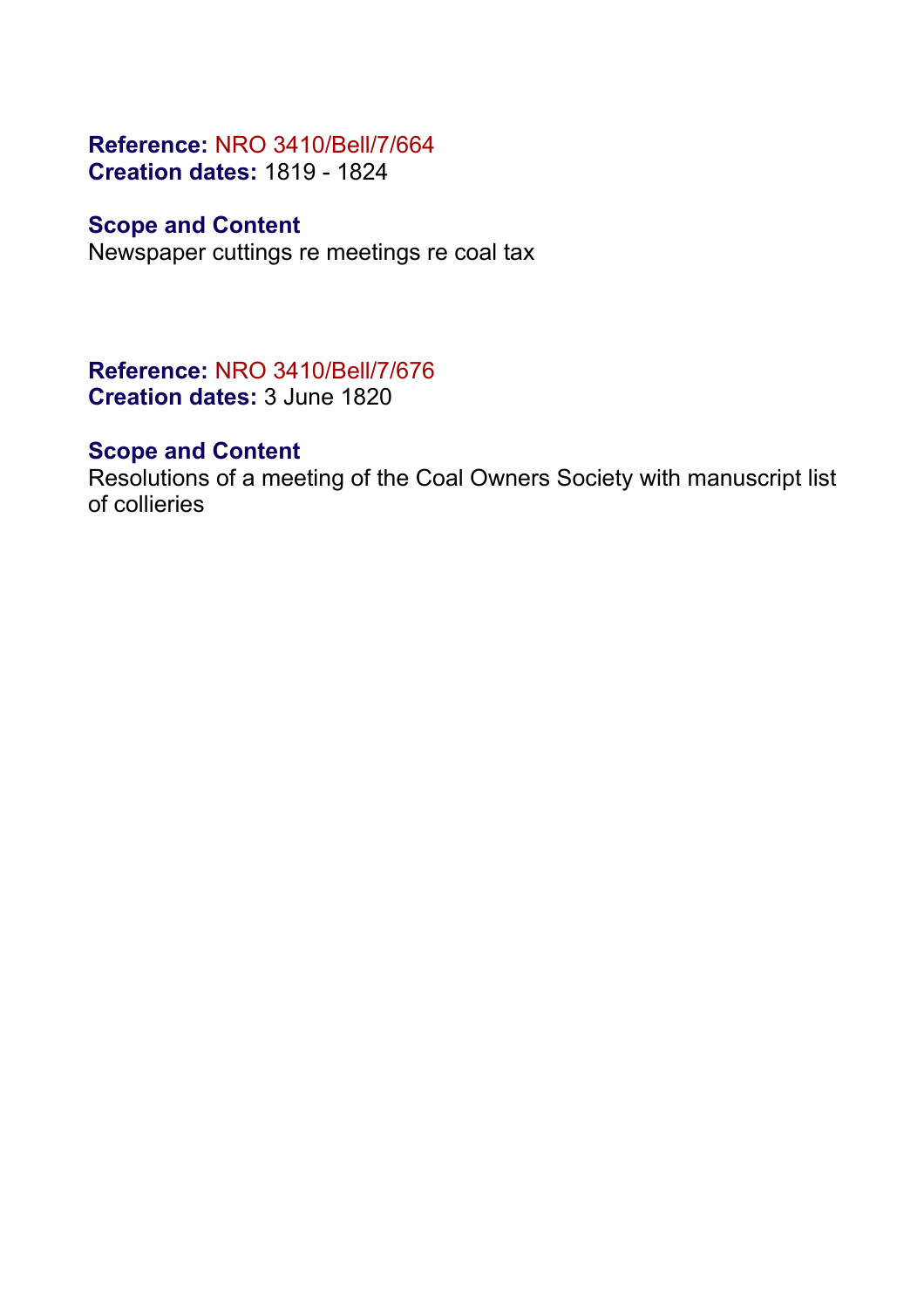**Reference:** NRO 3410/Bell/8

History of Coal Mining, Vol 8.

**Creation dates:** 1801 - 1840

**Extent and Form:** 691 pp

#### **Scope and Content**

Volume containing newspaper cuttings, extracts and pamphlets, mainly re the coal trade, vend regulation and duties on coal, 1801 - 1840

**Reference:** NRO 3410/Bell/8/1 **Creation dates:** March 1817 **Physical characteristics:** Manuscript

#### **Scope and Content**

Letter from James Davison to J. Heppell re working limestone at Cowpen enclosing letters from Percival Hall and Taylor Winship

## **Reference:** NRO 3410/Bell/8/5

**Creation dates:** 1801 **Physical characteristics:** Printed with manuscript prices.

#### **Scope and Content**

List of prices for coal at the London Market

**Reference:** NRO 3410/Bell/8/7 **Creation dates:** 3 Dec 1823

**Scope and Content** List of prices for coal at the London Market

**Reference:** NRO 3410/Bell/8/9 **Creation dates:** 1825 - 1826

**Scope and Content**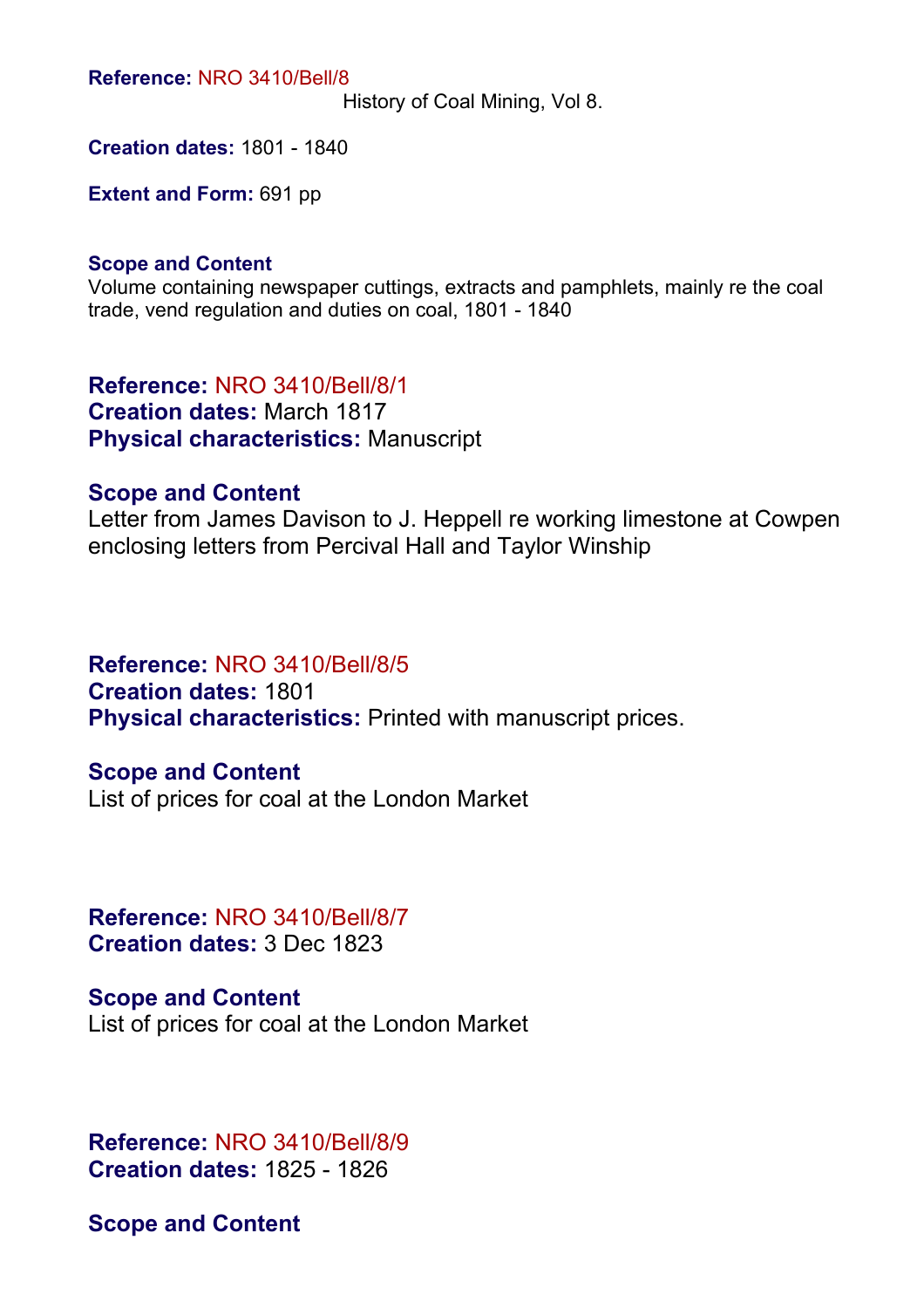Newspaper cuttings re the coal trade and duties

# **Reference:** NRO 3410/Bell/8/17 **Creation dates:** 1729 - 1828 **Physical characteristics:** Manuscript

## **Scope and Content**

List of dates of measures for vend regulation

## **Reference:** NRO 3410/Bell/8/19 **Creation dates:** 28 April (no year)

#### **Scope and Content**

Questionaire to establish statistics re pit villages with note from John Johnson to John Buddle

**Reference:** NRO 3410/Bell/8/23 **Creation dates:** 20 Feb 1828

#### **Scope and Content**

Pamphlets entitled Rules and Warranties of the Coal Trade Association for Insurance on Policy, South Shields

**Reference:** NRO 3410/Bell/8/45 **Creation dates:** c.1829

# **Scope and Content**

Newspaper cuttings re the coal trade

**Reference:** NRO 3410/Bell/8/55 **Creation dates:** Jan 1829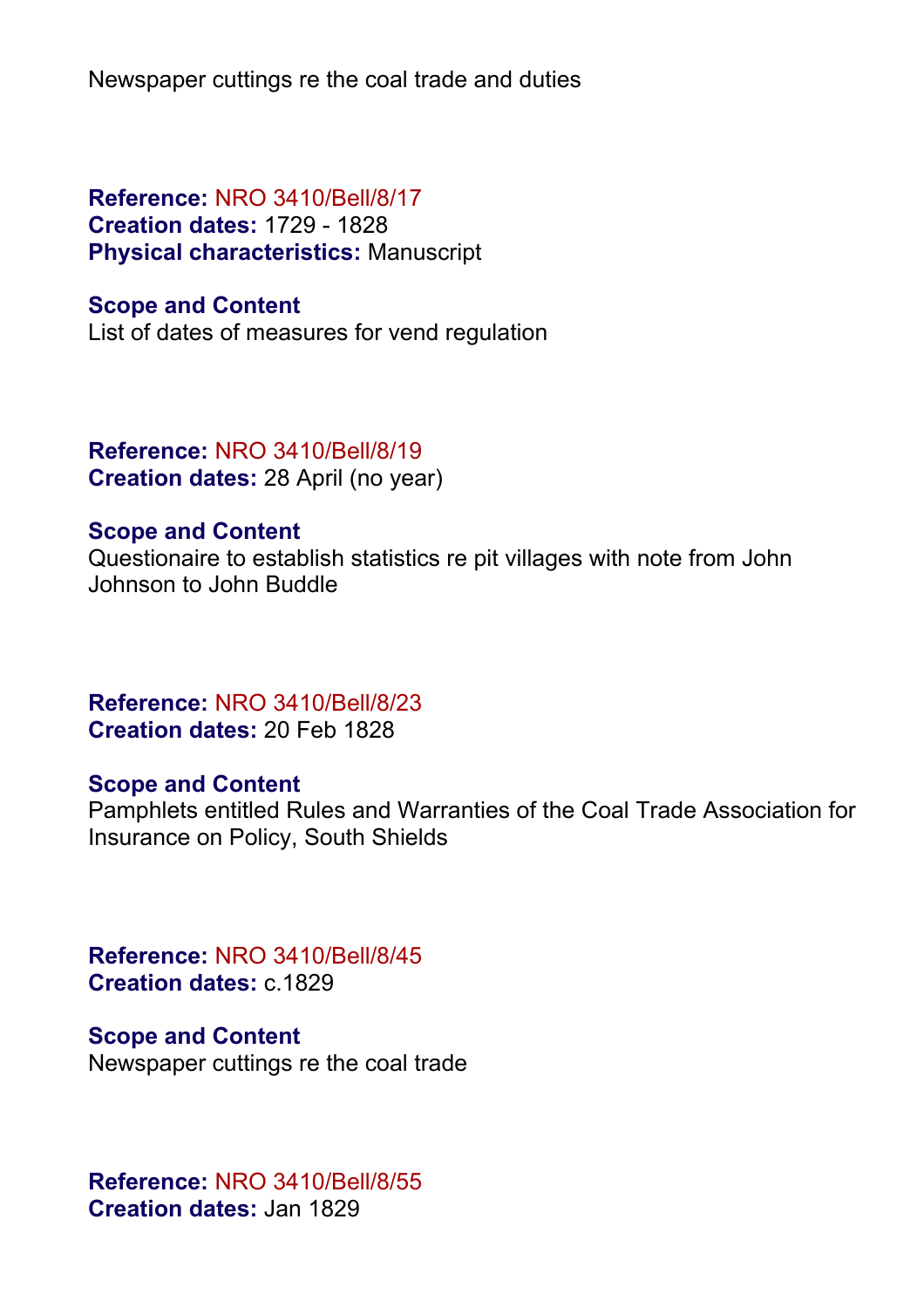## **Extent and Form: 2 copies**

#### **Scope and Content**

Handbill entitled Great News... Death of the... Limitation of the Coal Vend

#### **Reference:** NRO 3410/Bell/8/71 **Creation dates:** 1764

#### **Scope and Content**

Letters to the editor of Museum Rusticum re the reduction of coal prices for the poor by Charles Whitworth and re experiments with coal balls made at Liege

**Reference:** NRO 3410/Bell/8/79 **Creation dates:** 1696 - 1810

#### **Scope and Content**

Newspaper cuttings and extracts re various incidents in coal mines

**Reference:** NRO 3410/Bell/8/85 **Creation dates:** 2 June 1791

#### **Scope and Content**

Bond between John and Ralph Clarke, coal factors and Charles John Clavering, Sheriff of Newcastle for the payment of a debt of £210 owed by John Manners

**Reference:** NRO 3410/Bell/8/89 **Creation dates:** 1784 - 1785

#### **Scope and Content**

Petition, minutes of Evidence and Act of Parliament for granting to Archibald, Earl Dundonald an extension of his patent to extract tar and pitch from coal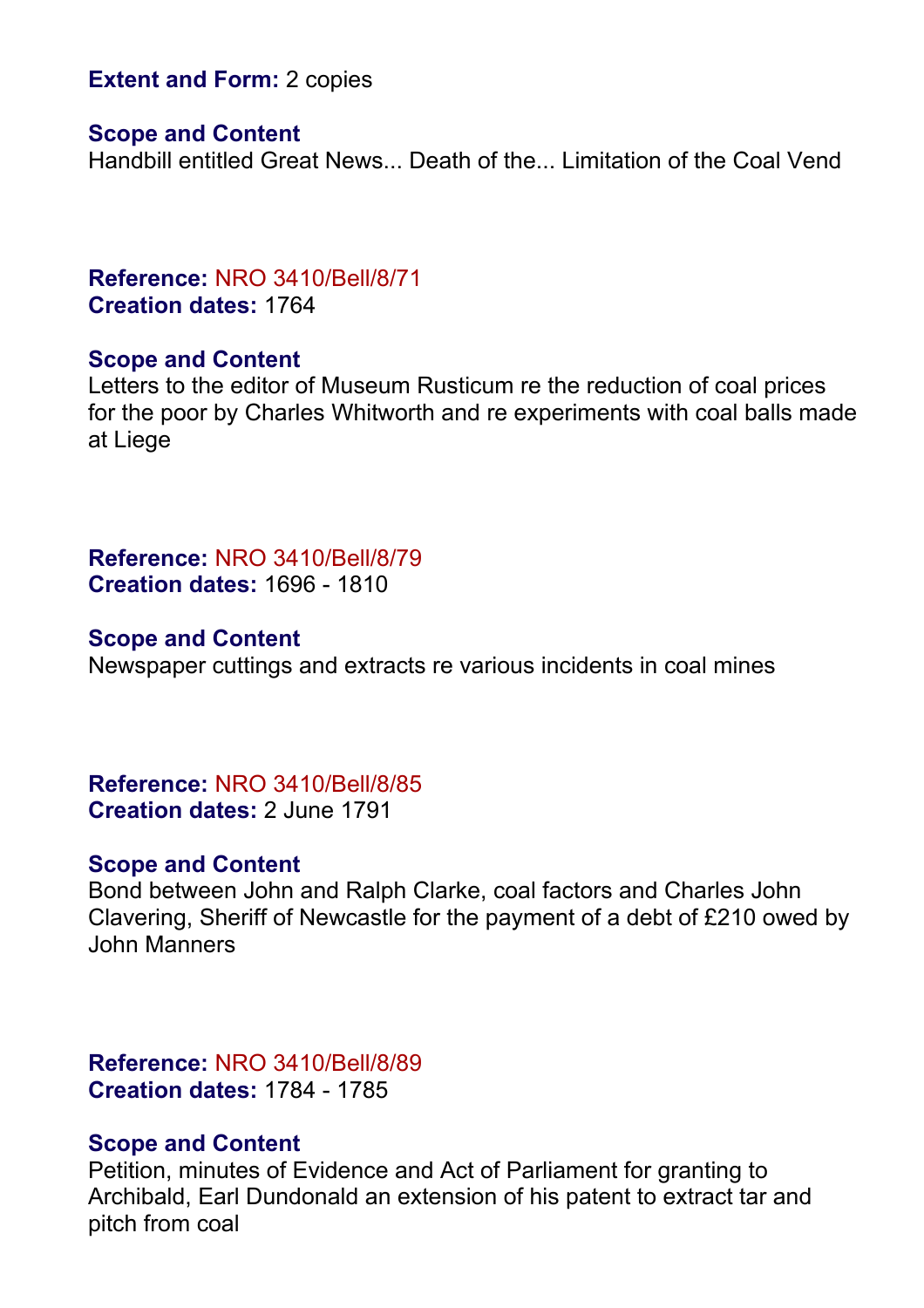## **Reference:** NRO 3410/Bell/8/109 **Creation dates:** 1793

## **Scope and Content**

Pamphlet entitled Description of the Estate... of the Earl of Dundonald...[and] Account of Coal Workings at Culross

# **Reference:** NRO 3410/Bell/8/195 **Creation dates:** 1806

#### **Scope and Content**

Pamphlet entitled Introduction to and Contents of an Intended Publication, by the Earl of Dundonald

# **Reference:** NRO 3410/Bell/8/211 **Creation dates:** 1793

## **Scope and Content**

Petition by John Taylor to the Lords of Council re a lease held by the Earl of Dundonald of coal mines at Culross

**Reference:** NRO 3410/Bell/8/223 **Creation dates:** 1797 - 1799

#### **Scope and Content**

Table showing the amount of coal carried by ship from Newcastle to Scotland, giving names of ships, amounts and to where delivered

**Reference:** NRO 3410/Bell/8/235 **Creation dates:** 24 May 1799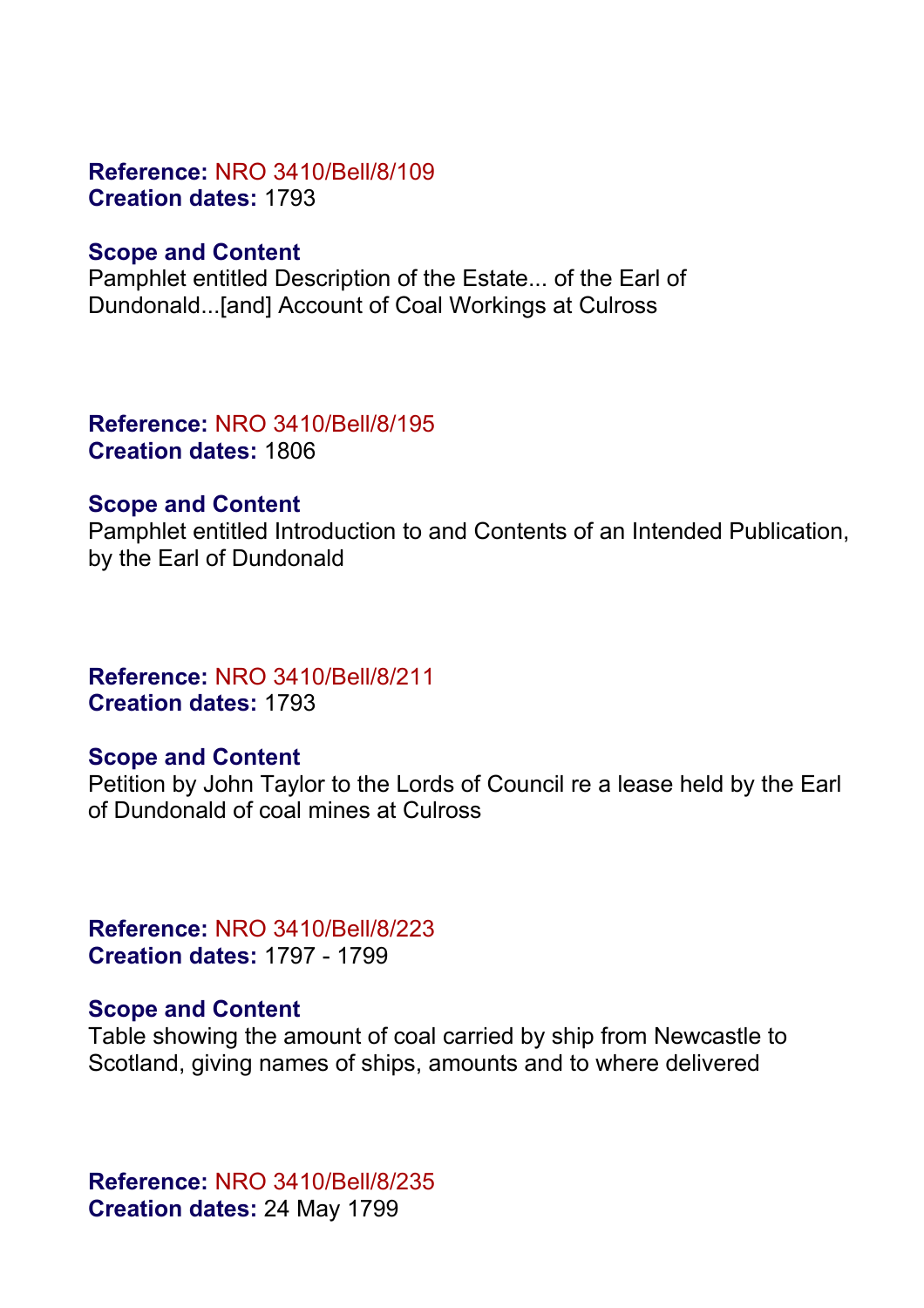## **Scope and Content**

Newspaper cutting re the collection of the Duke of Richmond's duty

**Reference:** NRO 3410/Bell/8/239 **Creation dates:** nd. c.1800

#### **Scope and Content**

Newspaper cuttings reporting re the House of Commons Committee on the Coal Trade

**Reference:** NRO 3410/Bell/8/259 **Creation dates:** 31 Dec 1800

**Scope and Content** Report of the Committee of Inquiry into the State of the Coal Trade

**Reference:** NRO 3410/Bell/8/303 **Creation dates:** 1801

## **Scope and Content**

Pamphlet entitled Observations on the Probable Consequences of Attempting by Legislative Authority to Obtain a Large Supply of Coal from Staffordshire to the Metropolis... by Henry Grey McNab

**Reference:** NRO 3410/Bell/8/407 **Creation dates:** 1801

#### **Scope and Content**

Pamphlet entitled Letter... Pointing out the Impolicy... of Obtaining a Supply of Coal from the Manufacturing Districts to the Metropolis... by Henry Grey McNab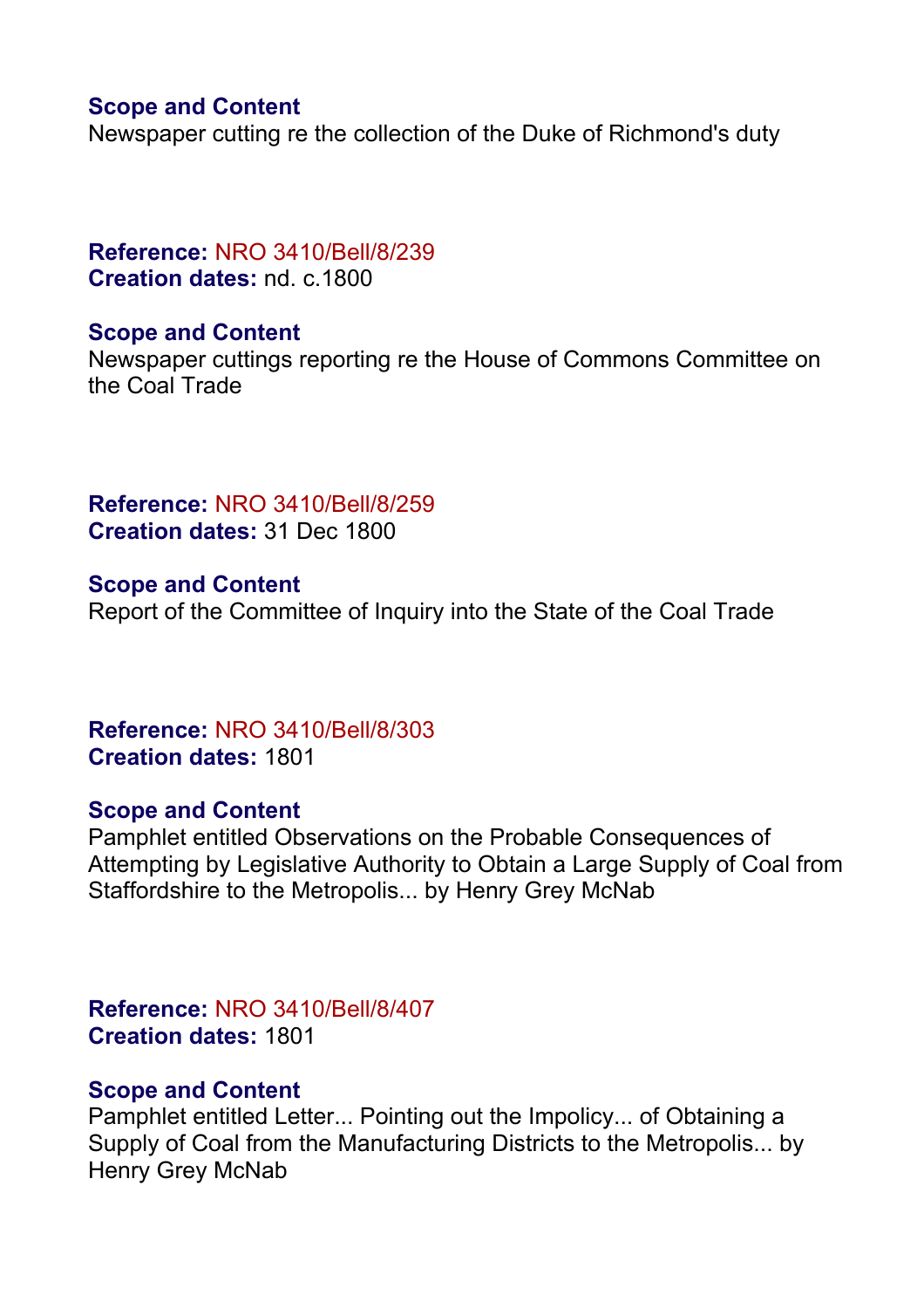# **Reference:** NRO 3410/Bell/8/481 **Creation dates:** 1802

#### **Scope and Content**

Pamphlet entitled Letter... on the Carrying Part of the Coal Trade..., by Nathaniel Atcheson

**Reference:** NRO 3410/Bell/8/519 **Creation dates:** 1742 - 1801

#### **Scope and Content**

Tables showing coal imported into London 1699 - 1742 and coal, culm and cinders

#### **Reference:** NRO 3410/Bell/8/523 **Creation dates:** 27 July 1803

#### **Scope and Content**

An Act for Establishing a Free Market in the City of London, for the Sale of Coals

**Reference:** NRO 3410/Bell/8/59 **Creation dates:** nd

**Scope and Content** Handbill re accidents by "A Looker On"

# **Reference:** NRO 3410/Bell/8/61 **Creation dates:** nd

**Scope and Content** Prospectus for a mechanical coal cutter by W. Wood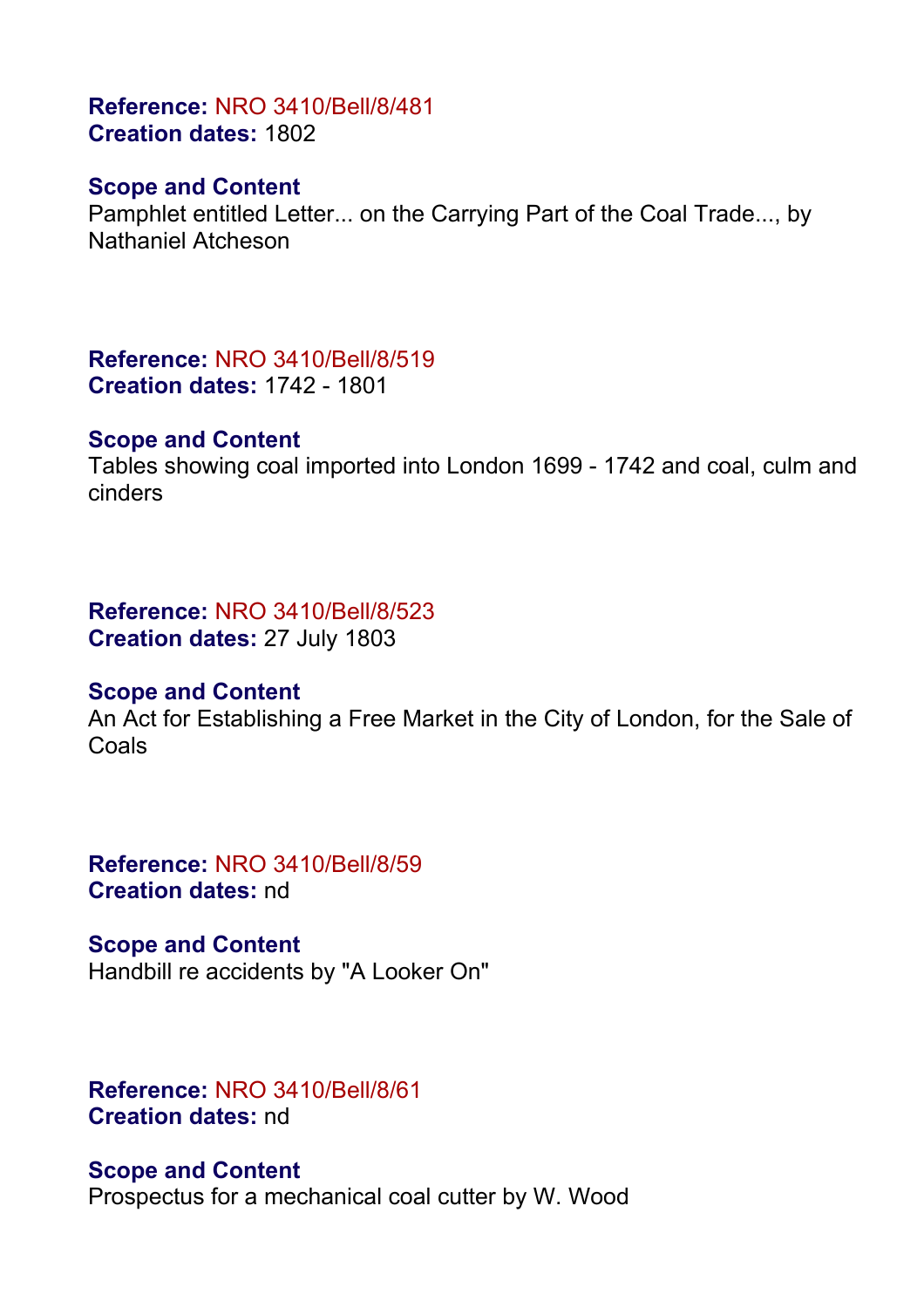## **Reference:** NRO 3410/Bell/8/65 **Creation dates:** 1829

# **Scope and Content**

Newspaper cuttings printing evidence given before a Committee of the Coal Trade

**Reference:** NRO 3410/Bell/8/123 **Creation dates:** 18 March 1830 **Physical characteristics:** Printed

# **Scope and Content**

Copies of memorials presented to the Commissioners of Customs, Dublin re the office of Coalmeter, 1 Jan 1826 - 1 Jan 1830

# **Reference:** NRO 3410/Bell/8/215 **Creation dates:** 1830

# **Scope and Content**

Pamphlet entitled Proceedings at Law in the case of the King v Russell and others relative to Coal Staithes at Wallsend

**Reference:** NRO 3410/Bell/8/223 **Creation dates:** 13 Feb 1830

## **Scope and Content**

Pamphlet entitled An Exposition of the Real State of the Coal Trade, copied from the Durham Chronicle

**Reference:** NRO 3410/Bell/8/235 **Creation dates:** 1831 - 1835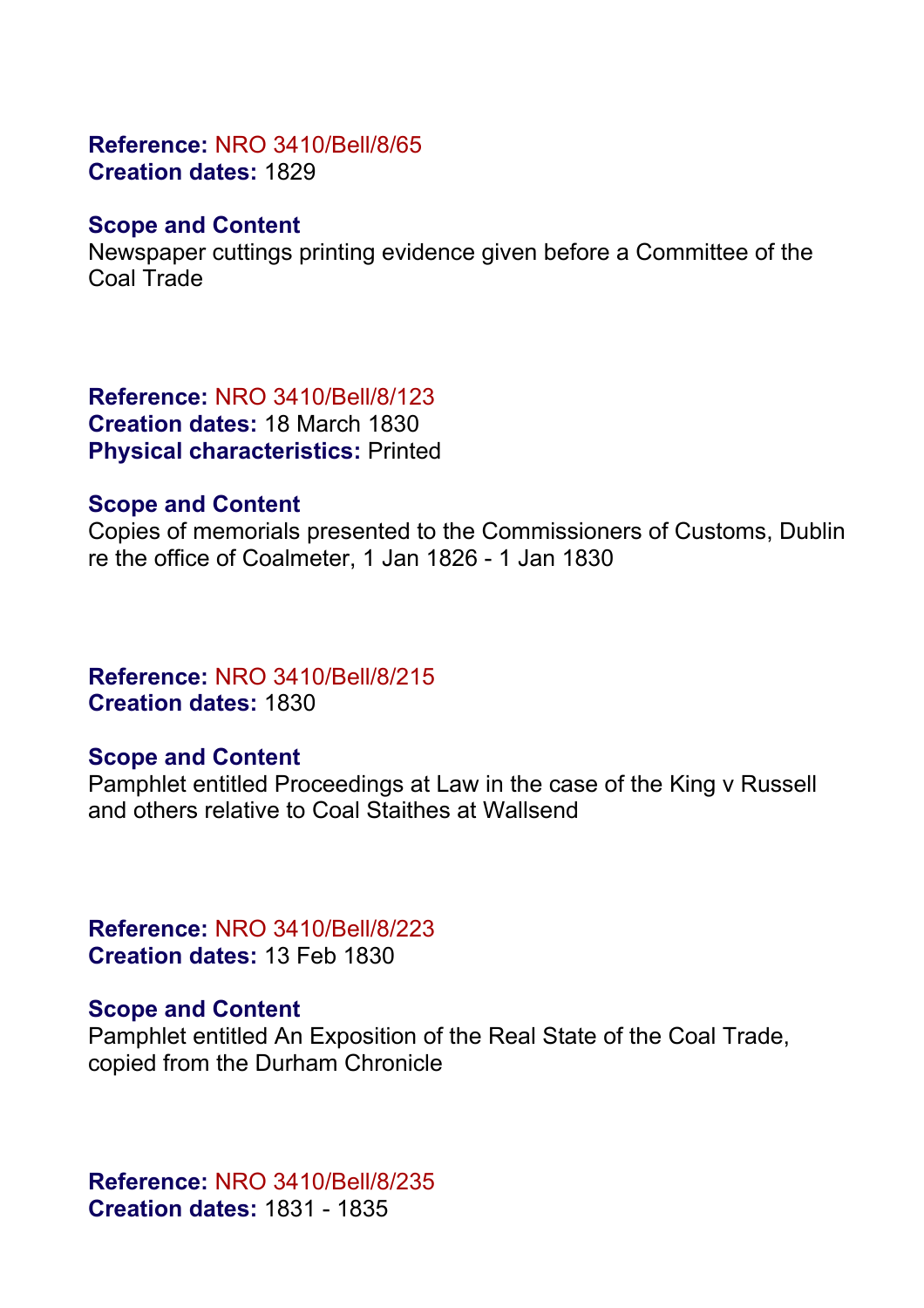## **Scope and Content**

Newspaper cuttings re coal duties including the Richmond Shilling

## **Reference:** NRO 3410/Bell/8/243 **Creation dates:** April 1830

#### **Scope and Content**

Pamphlet entitled Observations on... the Select Committee of the House of Lords on the Coal Trade, from the Edinburgh Review

**Reference:** NRO 3410/Bell/8/259 **Creation dates:** 1830

**Scope and Content** Newspaper cutting reporting on meetings of the Coal Trade Committee

**Reference:** NRO 3410/Bell/8/267 **Creation dates:** 1830

#### **Scope and Content**

Pamphlet entitled Remarks on the Coal Trade and duties... in the Port of London, reprinted from the Edinburgh Review

**Reference:** NRO 3410/Bell/8/291 **Creation dates:** [1831]

#### **Scope and Content**

Petition from Newcastle Coal Owners to Parliament re coal duties

**Reference:** NRO 3410/Bell/8/293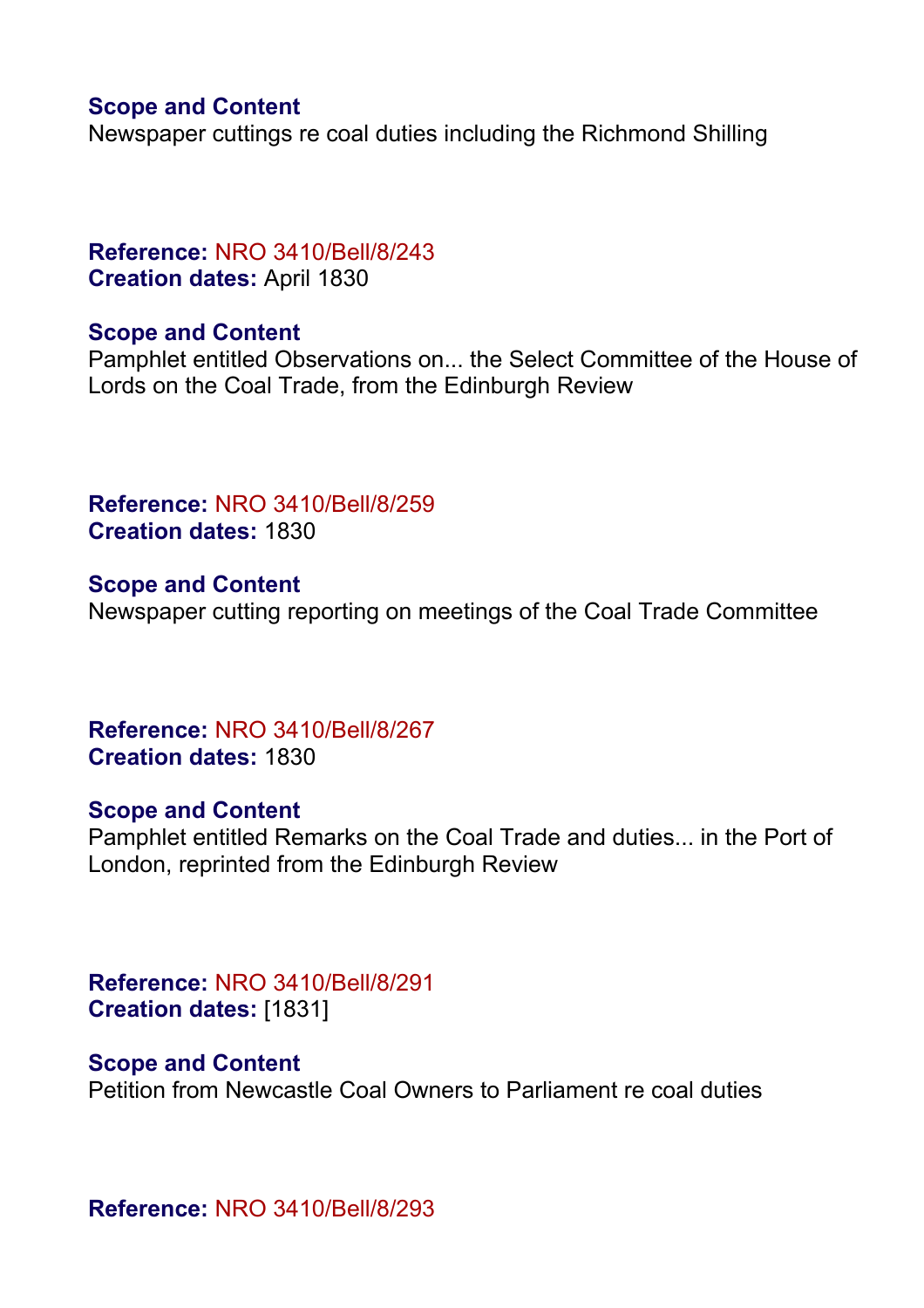**Creation dates:** 1831 **Extent and Form: 2 copies** 

#### **Scope and Content**

Pamphlet entitled Observations on the Duty on Sea-Borne Coal

**Reference:** NRO 3410/Bell/8/369 **Creation dates:** 1831

**Scope and Content** Newspaper cuttings re coal duties

**Reference:** NRO 3410/Bell/8/377 **Creation dates:** nd

**Scope and Content** Extract entitled Coal Duty and Coal Trickery

**Reference:** NRO 3410/Bell/8/383 **Creation dates:** Nov 1831

#### **Scope and Content**

Extract from The Gentlemen's Magazine entitled The New Metropolitan Coal Act

**Reference:** NRO 3410/Bell/8/393 **Creation dates:** 5 Oct 1831

#### **Scope and Content**

An Act for Regulating the Vend and Delivery of Coals in the Cities of London and Westminster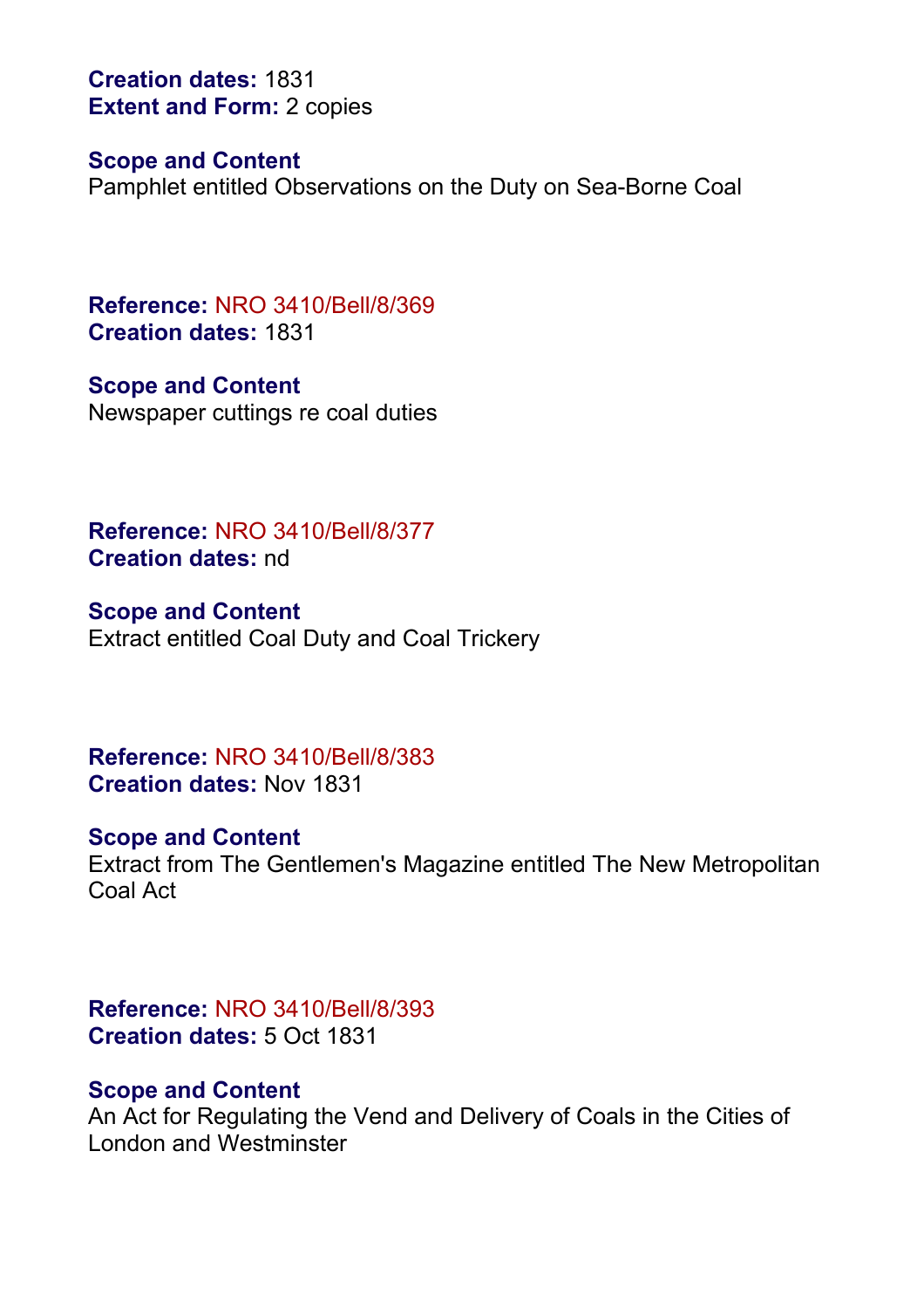**Reference:** NRO 3410/Bell/8/429 **Creation dates:** 1831 - 1832

**Scope and Content** Newspaper cuttings re coal duties

**Reference:** NRO 3410/Bell/8/432 **Creation dates:** 10 March 1832

**Scope and Content** Report by the Committee of Coal Owners re the Coal Trade

**Reference:** NRO 3410/Bell/8/439 **Creation dates:** 20 Feb 1832

**Scope and Content** Handbill advertising Skinners Burn Coal Yard

**Reference:** NRO 3410/Bell/8/441 **Creation dates:** 10 Aug 1838

**Scope and Content** Resolutions of a General Meeting of the Coal Owners

**Reference:** NRO 3410/Bell/8/445 **Creation dates:** 28 Sept 1833

**Scope and Content** Rules of the Coal Owners Association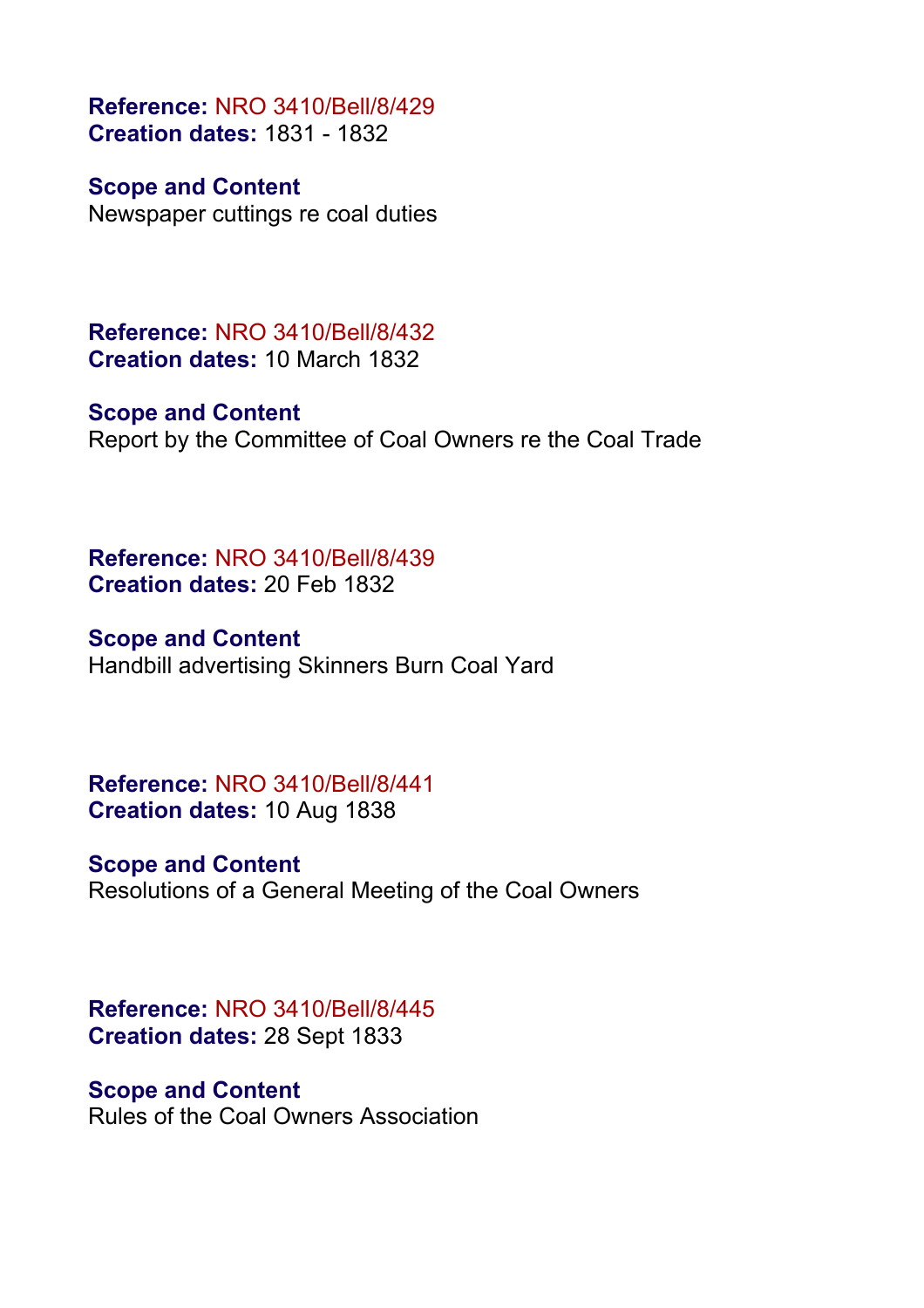**Reference:** NRO 3410/Bell/8/449 **Creation dates:** 28 Oct 1833

#### **Scope and Content**

Handbill entitled To Ship Owners re the increase in coal prices

**Reference:** NRO 3410/Bell/8/451 **Creation dates:** 1833

**Scope and Content** Newspaper cuttings re the Dutch Coal embargo and the coal trade

**Reference:** NRO 3410/Bell/8/457, 461 **Creation dates:** 17 Aug 1835

#### **Scope and Content**

List of Collieries on the Tyne and their prices, Sept 1834 and coal prices at the London Market

**Reference:** NRO 3410/Bell/8/459, 463 **Creation dates:** 1836 - 1839

#### **Scope and Content**

Newspaper cuttings re the coal trade including the Morpeth Railway, German Railways, duties and regulation

**Reference:** NRO 3410/Bell/8/499 **Creation dates:** 1837

#### **Scope and Content**

Returns to the House of Commons re coal shipped from English, Scottish and Irish ports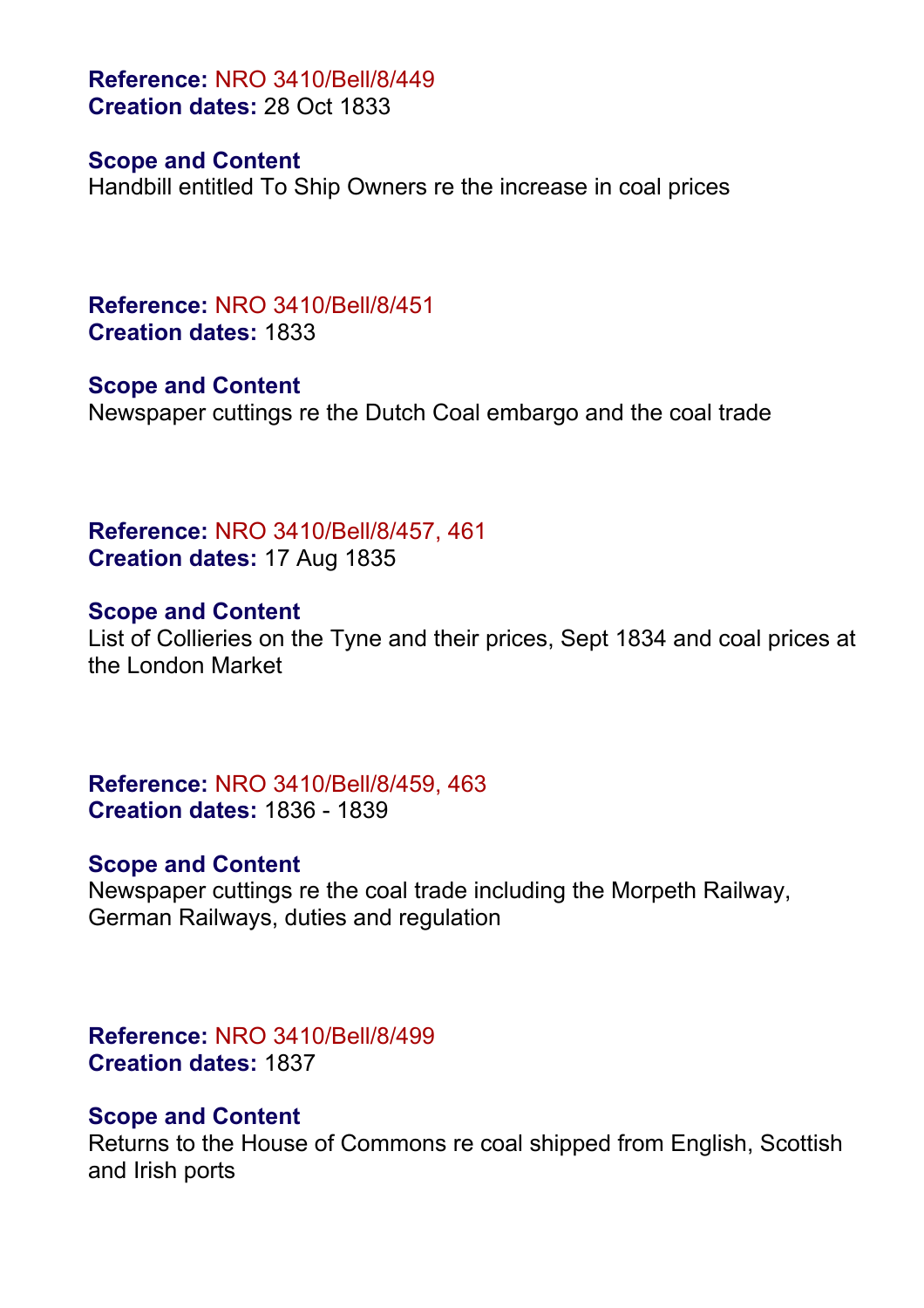**Reference:** NRO 3410/Bell/8/507 **Creation dates:** 1828

## **Scope and Content**

Newspaper cuttings re measures to regulate the Port of London

**Reference:** NRO 3410/Bell/8/511 **Creation dates:** 13 Oct 1838

#### **Scope and Content**

Prospectus for the Coal Trade Shipping Company

**Reference:** NRO 3410/Bell/8/513 **Creation dates:** 13 June 1838

#### **Scope and Content**

Index to the report of the Select Committee on the Coal Trade (Port of London) Bill

**Reference:** NRO 3410/Bell/8/555 **Creation dates:** 1839

#### **Scope and Content**

Newspaper cuttings re the coal trade and coal shipping, including letter from William Richmond

**Reference:** NRO 3410/Bell/8/559 **Creation dates:** 1839

#### **Scope and Content**

Pamphlet entitled A Brief Exposition of the Present State of the Coal Trade..., by Robert Anderson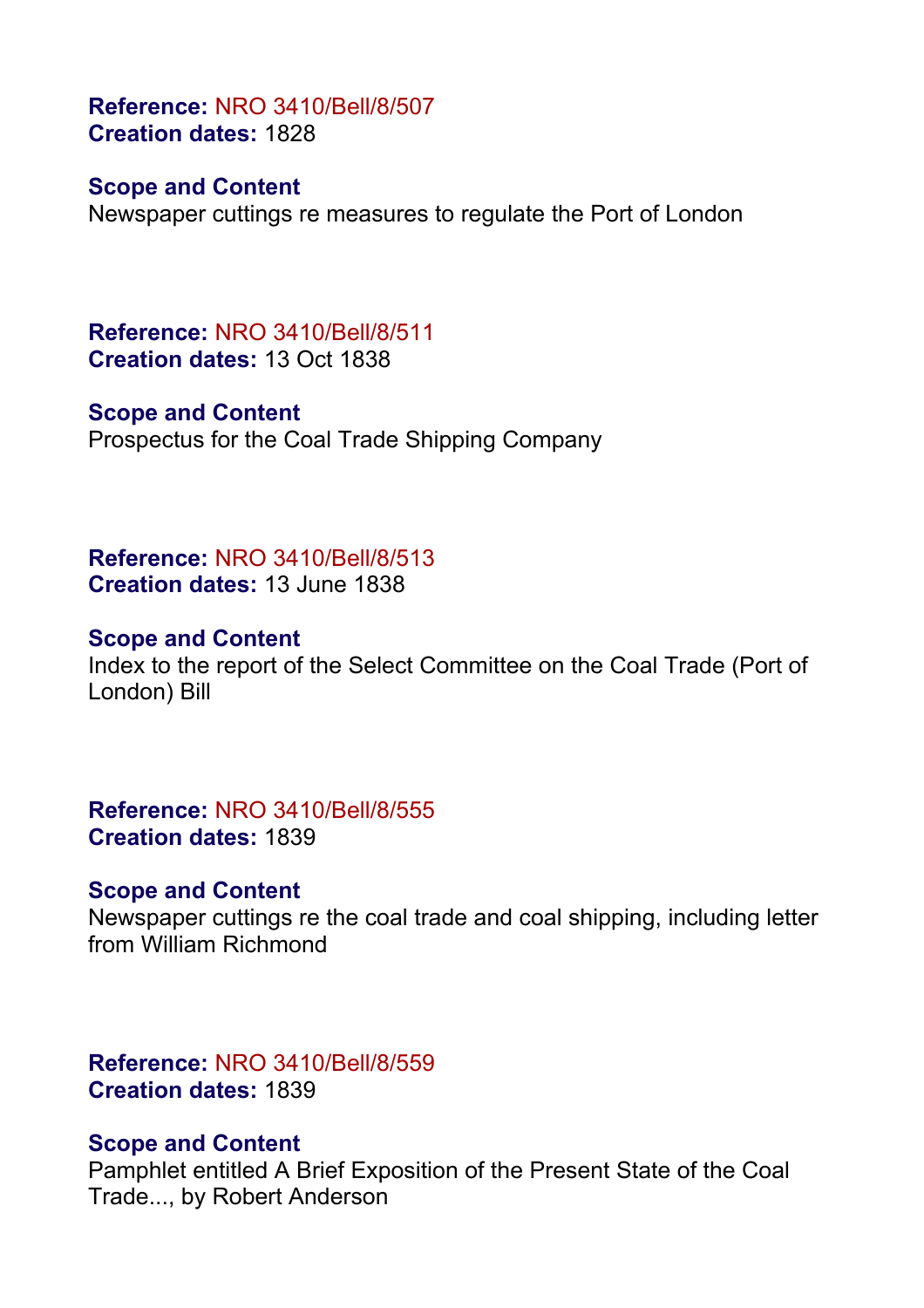# **Reference:** NRO 3410/Bell/8/582 **Creation dates:** 1839

# **Scope and Content**

Pamphlet entitled A Letter to the Lord Mayor on his Misconceptions re the Coal Trade

**Reference:** NRO 3410/Bell/8/610 **Creation dates:** 1839

#### **Scope and Content**

Pamphlet entitled Coal Combination by W.S. Northouse

**Reference:** NRO 3410/Bell/8/688 **Creation dates:** 1840

## **Scope and Content**

Newspaper cuttings re the coal trade and coal shipping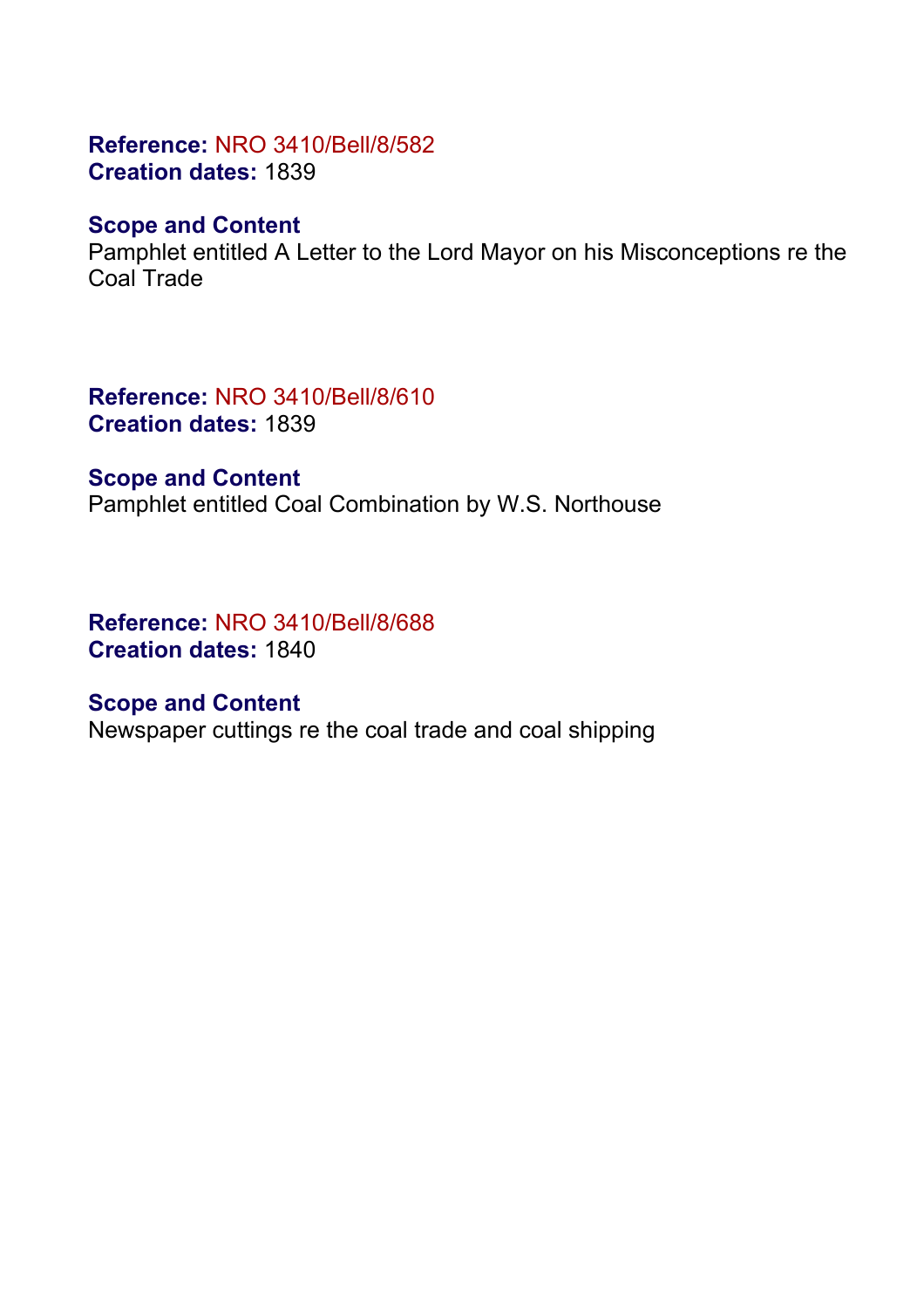**Reference:** NRO 3410/Bell/9

History of Coal Mining, Vol 9.

**Creation dates:** 1840-1849

**Extent and Form:** 634 pp

#### **Scope and Content**

Volume containing newspaper cuttings, pamphlets, extracts and prospectuses re the coal trade particularly re coal duties and vend regulation and the Commission re the employment of women and children in mines, 1840 - 1849

**Reference:** NRO 3410/Bell/9/1 **Creation dates:** 1840

#### **Scope and Content**

Newspaper cuttings re the coal trade, and duties

**Reference:** NRO 3410/Bell/9/3 **Creation dates:** 25 May 1840

#### **Scope and Content**

List of prices on the London Coal Exchange

**Reference:** NRO 3410/Bell/9/6 **Creation dates:** 1841 - 1842

#### **Scope and Content**

Newspaper cuttings re the coal trade, including coal shipping details of Wear trade, duties and regulations

**Reference:** NRO 3410/Bell/9/22 **Creation dates:** c.1842

**Scope and Content** Petition of the coal owners on the Tyne re duties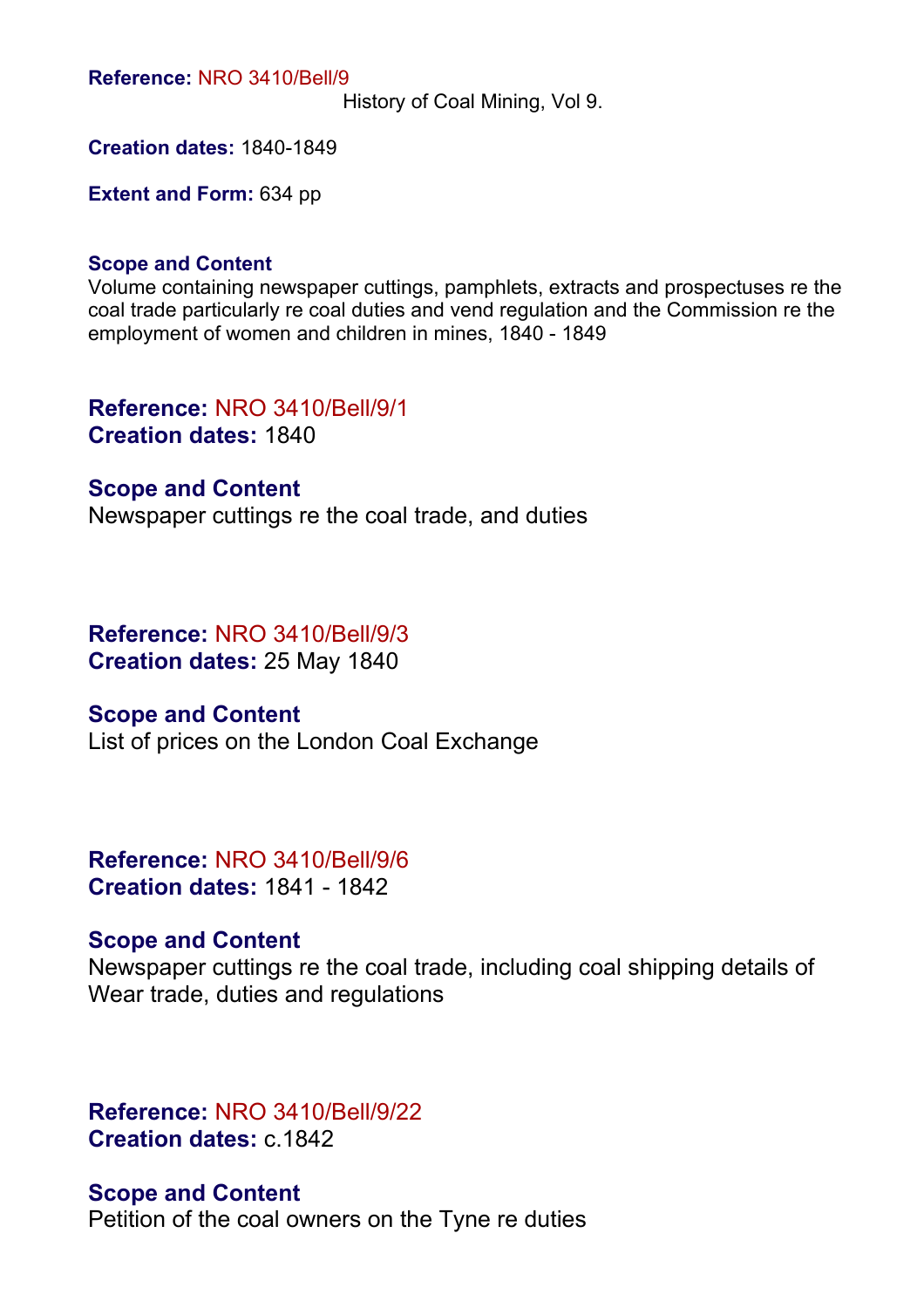## **Reference:** NRO 3410/Bell/9/23 **Creation dates:** 1842

## **Scope and Content**

Newspaper cuttings re coal duties

**Reference:** NRO 3410/Bell/9/31 **Creation dates:** 30 April 1842

#### **Scope and Content**

Note re the extent of the coalfield in Northumberland and Durham, by John Buddle, Hugh Taylor, George Johnson, Nicholas Wood and Thomas John **Taylor** 

**Reference:** NRO 3410/Bell/9/35 **Creation dates:** 10 Dec 1842

## **Scope and Content**

Newspaper cutting of an address by William Richmond re the depressed state of the coal trade

**Reference:** NRO 3410/Bell/9/37 **Creation dates:** 5 April 1842

#### **Scope and Content**

Handbill entitled The Coal Trade including extracts from the Gateshead Observer re the coal trade with comment

**Reference:** NRO 3410/Bell/9/40 **Creation dates:** 1826 - 1842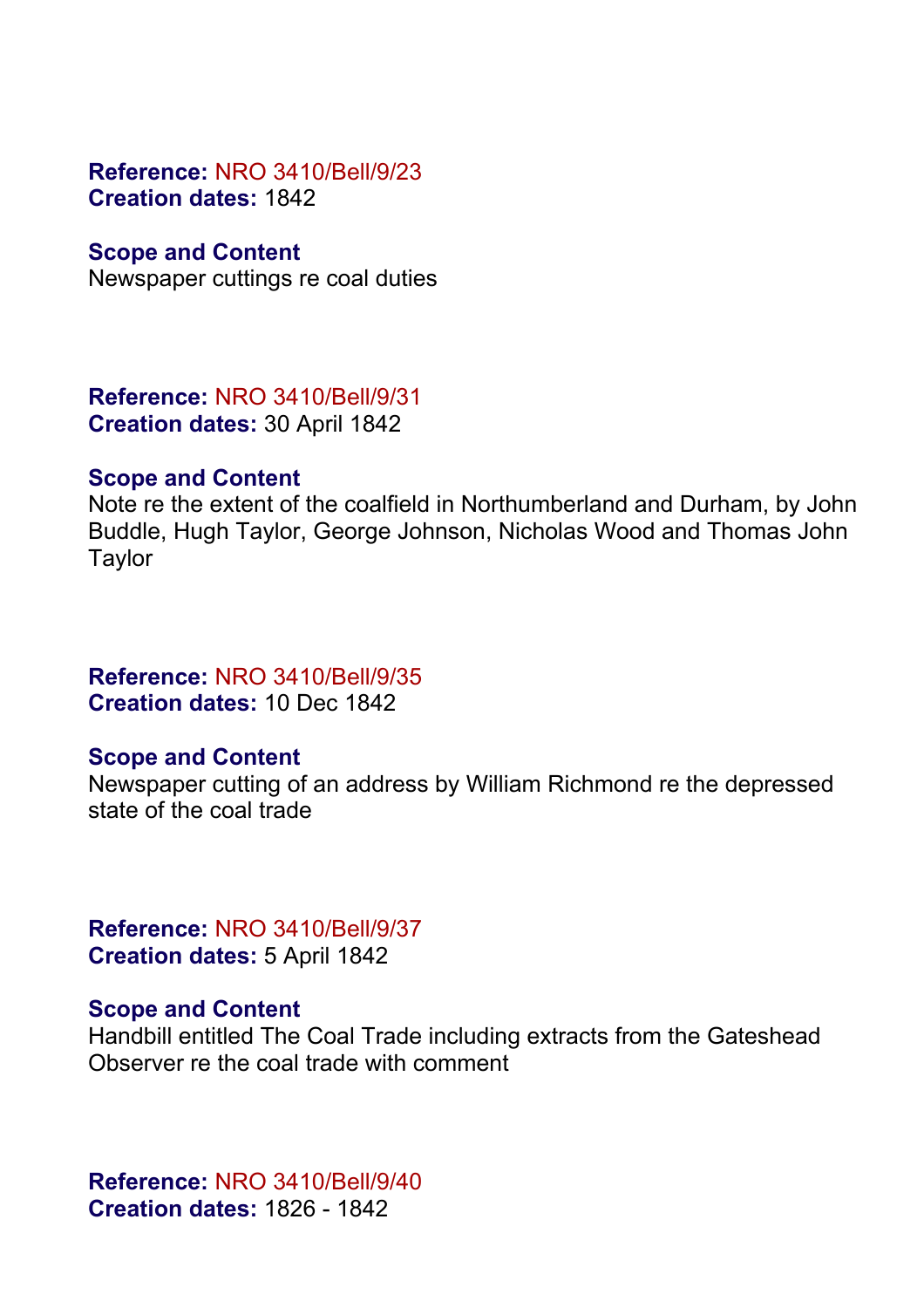# **Scope and Content**

Returns of coal, culm and cinders exported with ports from which shipped

## **Reference:** NRO 3410/Bell/9/54 **Creation dates:** 1842

## **Scope and Content**

Pamphlet entitled The Coal Trade Exposure of Unprincipled Conduct of the Newcastle Coal and Quayside Trade..., by A Shipowner

# **Reference:** NRO 3410/Bell/9/68 **Creation dates:** 1842

#### **Scope and Content**

Newspaper cuttings re coal duties and re the Commission re women and children in mines

**Reference:** NRO 3410/Bell/9/74 **Creation dates:** 1834

## **Scope and Content**

Extracts from the House of Commons debate re export duty on coal, including statements re foreign mines

**Reference:** NRO 3410/Bell/9/82 **Creation dates:** nd. c.1842

#### **Scope and Content**

Summaries of the arguments of the coal owners against duties and observations on the effects of duties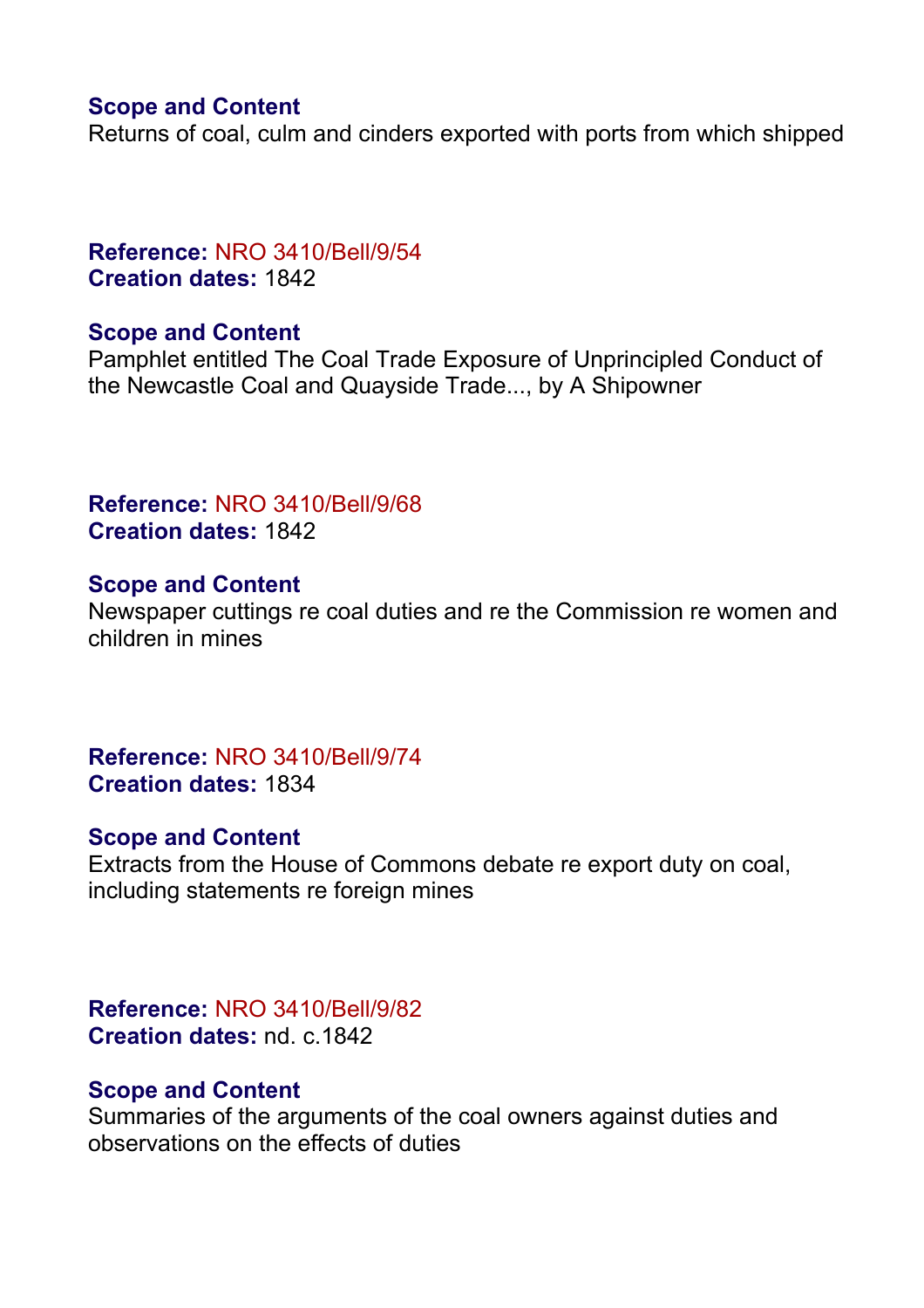**Reference:** NRO 3410/Bell/9/102 **Creation dates:** 1842

## **Scope and Content**

Newspaper cuttings re the employment of women and children in mines

**Reference:** NRO 3410/Bell/9/114 **Creation dates:** 27 March 1844

#### **Scope and Content**

Observations re the past state and future prospects for the North East coal trade, verbally submitted to Sir Robert Peel

**Reference:** NRO 3410/Bell/9/118 **Creation dates:** 25 May 1842

#### **Scope and Content**

Observations by the Northumberland and Durham Coal Owners on sections of the report of the Commissioners re children in mines

**Reference:** NRO 3410/Bell/9/126 **Creation dates:** 1842

#### **Scope and Content**

Newspaper cuttings re coal duties and extracts of the report by J.R. Leifchild on the employment of children in mines

**Reference:** NRO 3410/Bell/9/142 **Creation dates:** 7 July 1842

#### **Scope and Content**

Bill in Parliament entitled An Act to Prohibit the Employment of Women and Girls in Mines and Collieries, to Regulate the Employment of Boys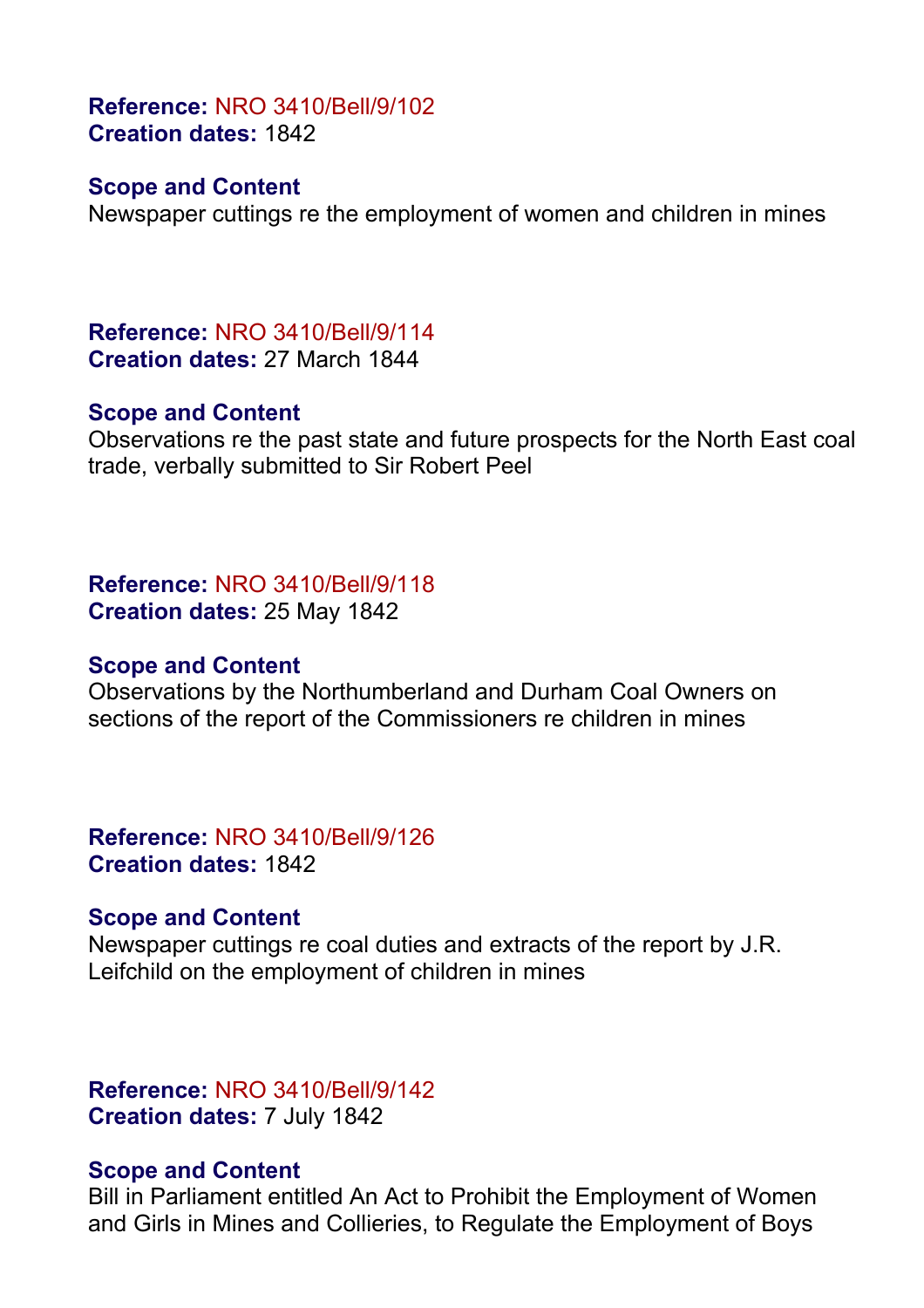## **Reference:** NRO 3410/Bell/9/152 **Creation dates:** 1842

#### **Scope and Content**

Pamphlet entitled A Letter to Lord Ashley on the Mines and Collieries Bill, by C.W. Vane

**Reference:** NRO 3410/Bell/9/324 **Creation dates:** 1842

#### **Scope and Content**

Newspaper cuttings re children in mines including letter re a dispute between "Mr Fair Play" and "A Trapper Boy"

**Reference:** NRO 3410/Bell/9/332 **Creation dates:** 10 Aug 1842

**Scope and Content** An Act to Prohibit the Employment of Women and Girls in Mines

**Reference:** NRO 3410/Bell/9/340 **Creation dates:** 1842

## **Scope and Content**

Newspaper cuttings re the debates in Parliament re the Act (NRO 3410/Bell/9/332 above)

**Reference:** NRO 3410/Bell/9/348 **Creation dates:** 1842 - 1843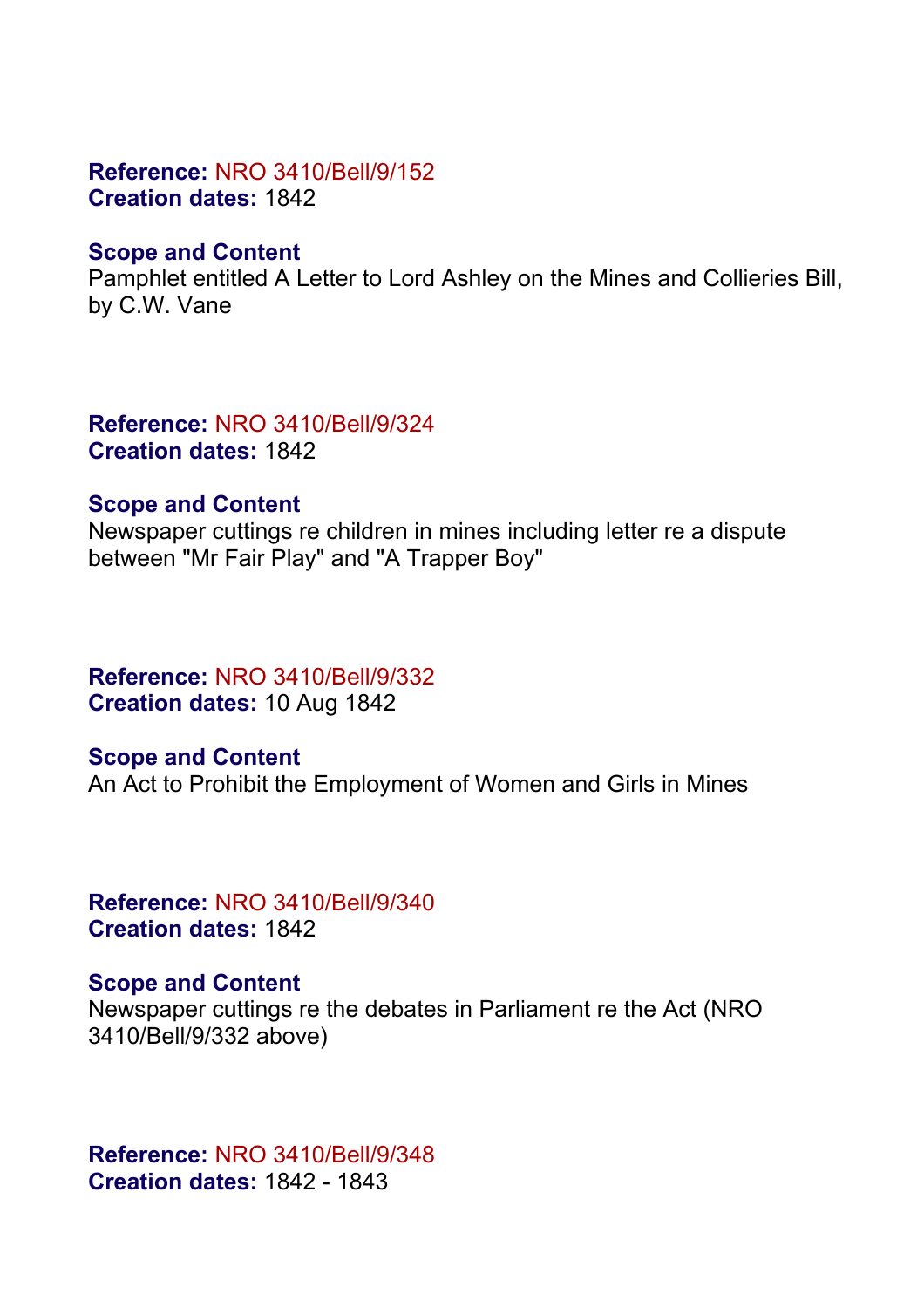#### **Scope and Content**

Newspaper cuttings re coal duties

## **Reference:** NRO 3410/Bell/9/376 **Creation dates:** nd. c.1843

**Scope and Content** Extract from the Coal and Iron Miners Journal, 1 April - 24 June 1843

**Reference:** NRO 3410/Bell/9/408 **Creation dates:** 1843

**Scope and Content** Resolutions of a meeting of Coal Owners of the Tyne and Wear

**Reference:** NRO 3410/Bell/9/414 **Creation dates:** 1843

**Scope and Content** Newspaper cuttings re coal duties

**Reference:** NRO 3410/Bell/9/426 **Creation dates:** c.1842

**Scope and Content** Copy of NRO 3410/Bell/9/22

**Reference:** NRO 3410/Bell/9/432 **Creation dates:** 1844

**Scope and Content**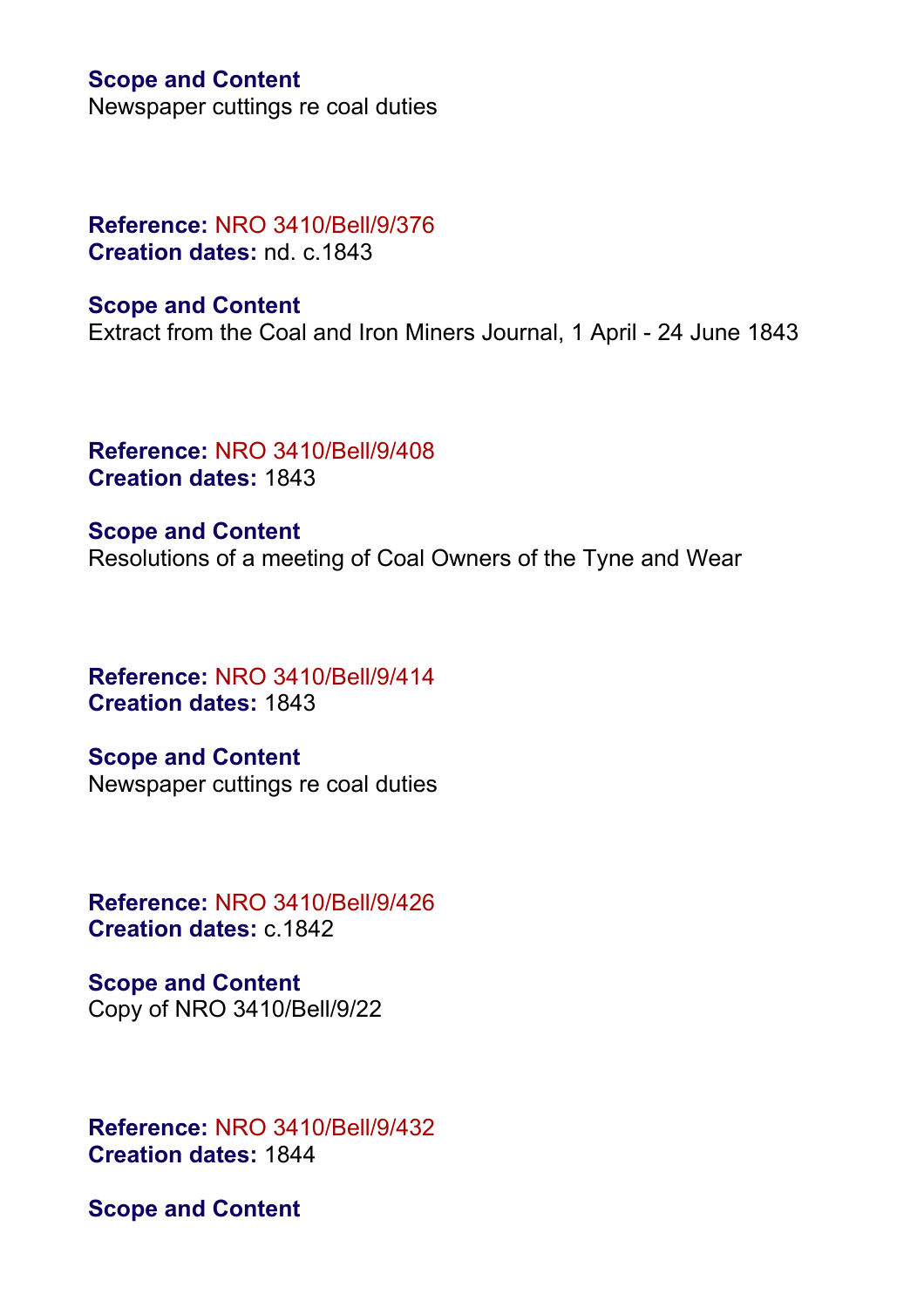Newspaper cuttings re the coal trade and duties

**Reference:** NRO 3410/Bell/9/450 **Creation dates:** c.1844

# **Scope and Content**

Copy of NRO 3410/Bell/9/114

**Reference:** NRO 3410/Bell/9/458 **Creation dates:** 1844

#### **Scope and Content**

Newspaper cuttings re coal duties, including reports of debates in Parliament

# **Reference:** NRO 3410/Bell/9/476 **Creation dates:** 29 Aug 1844

**Scope and Content** Resolutions of a United Committee of the Coal Trade

**Reference:** NRO 3410/Bell/9/480 **Creation dates:** Sept 1844

**Scope and Content** Return of coal imported into London

**Reference:** NRO 3410/Bell/9/482 **Creation dates:** 1844

**Scope and Content**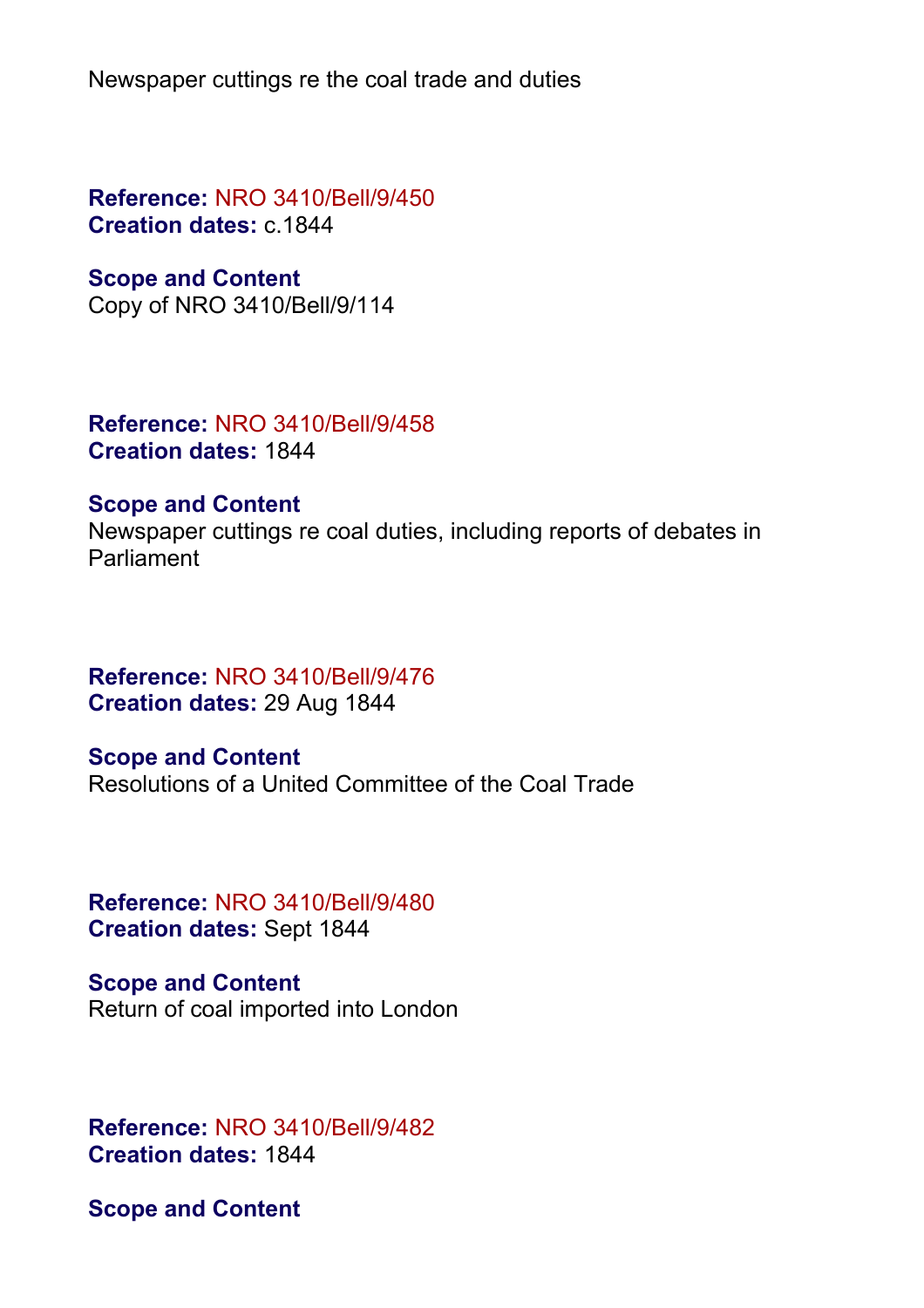Newspaper cuttings re regulation and inspection of mines

**Reference:** NRO 3410/Bell/9/484 **Creation dates:** Nov 1844

#### **Scope and Content**

Note of deliveries of coal, culm and cinders

**Reference:** NRO 3410/Bell/9/486 **Creation dates:** 1844 - 1845

#### **Scope and Content**

Newspaper cuttings re Lord Ashley's Bill re the employment of children, coal duties and the effects on the London and York Railway

# **Reference:** NRO 3410/Bell/9/504 **Creation dates:** 10 July 1845

## **Scope and Content**

Handbill entitled Coal Coasting Trade versus Railways, printing a letter to the Sunderland and Durham County Herald from James Dunn, secretary of the Seamen's Benevolant Society

**Reference:** NRO 3410/Bell/9/508

**Creation dates:** 3 Feb 1845

**Physical characteristics:** Printed proforma with manuscript details.

#### **Scope and Content**

Form for tenders for the supply of coal to the Board of Ordnance

**Reference:** NRO 3410/Bell/9/512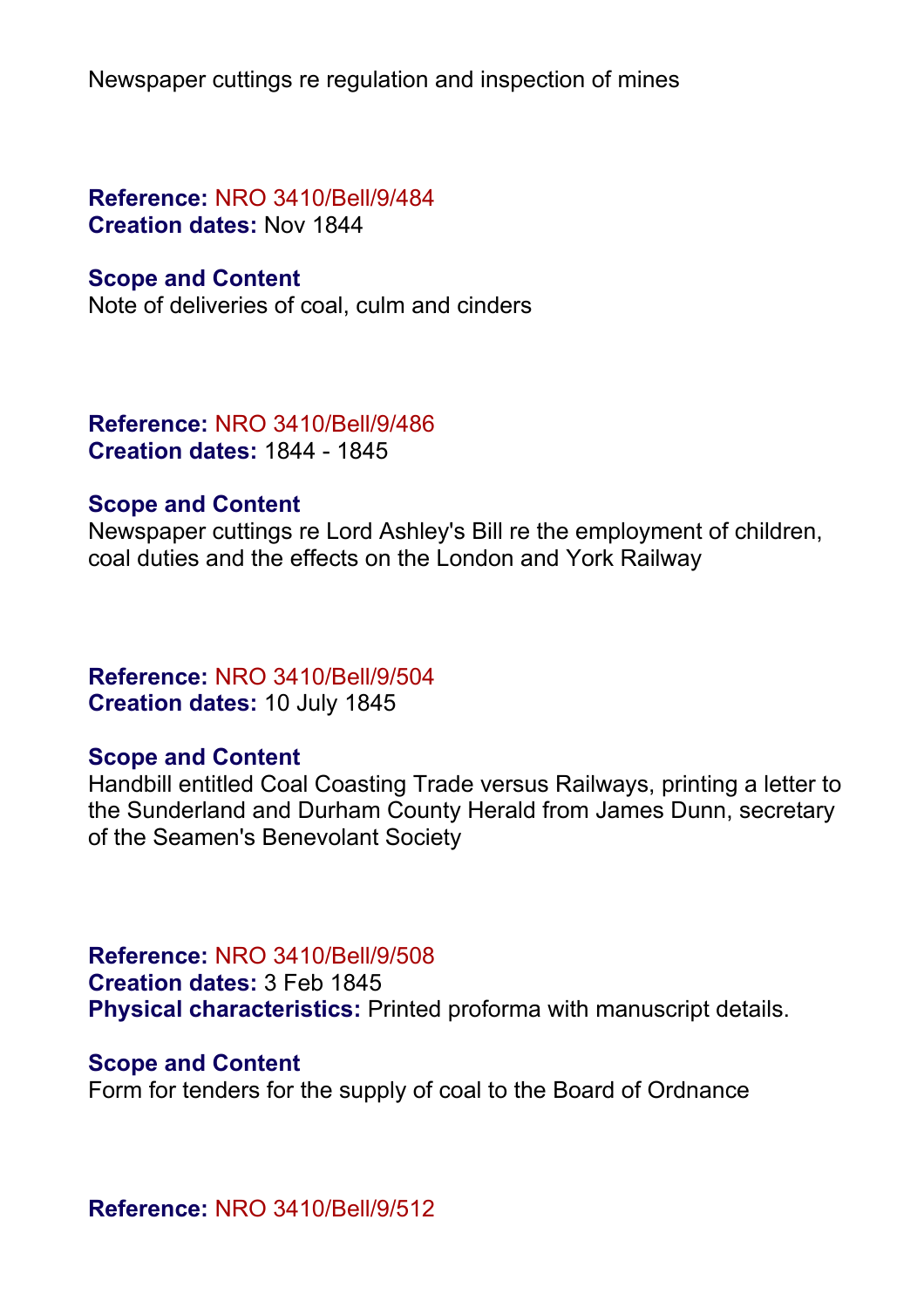Newspaper cuttings re the coal trade

**Creation dates:** 1845

#### **Reference:** NRO 3410/Bell/9/516

Report to the Home Secretary re the Haswell Colliery Explosion, by M. Faraday and Charles Lyall, printed 18 April 1845

**Reference:** NRO 3410/Bell/9/544 **Creation dates:** 17 March 1845

**Scope and Content** List of prices at the London Coal Exchange

**Reference:** NRO 3410/Bell/9/546 **Creation dates:** March 1845

**Scope and Content** List of prices of coal shipped from the Tyne

**Reference:** NRO 3410/Bell/9/550 **Creation dates:** 13 May 1845

**Scope and Content** Resolutions of a meeting of the United Committee of the Coal Trade

**Reference:** NRO 3410/Bell/9/552 **Creation dates:** 1845

**Scope and Content**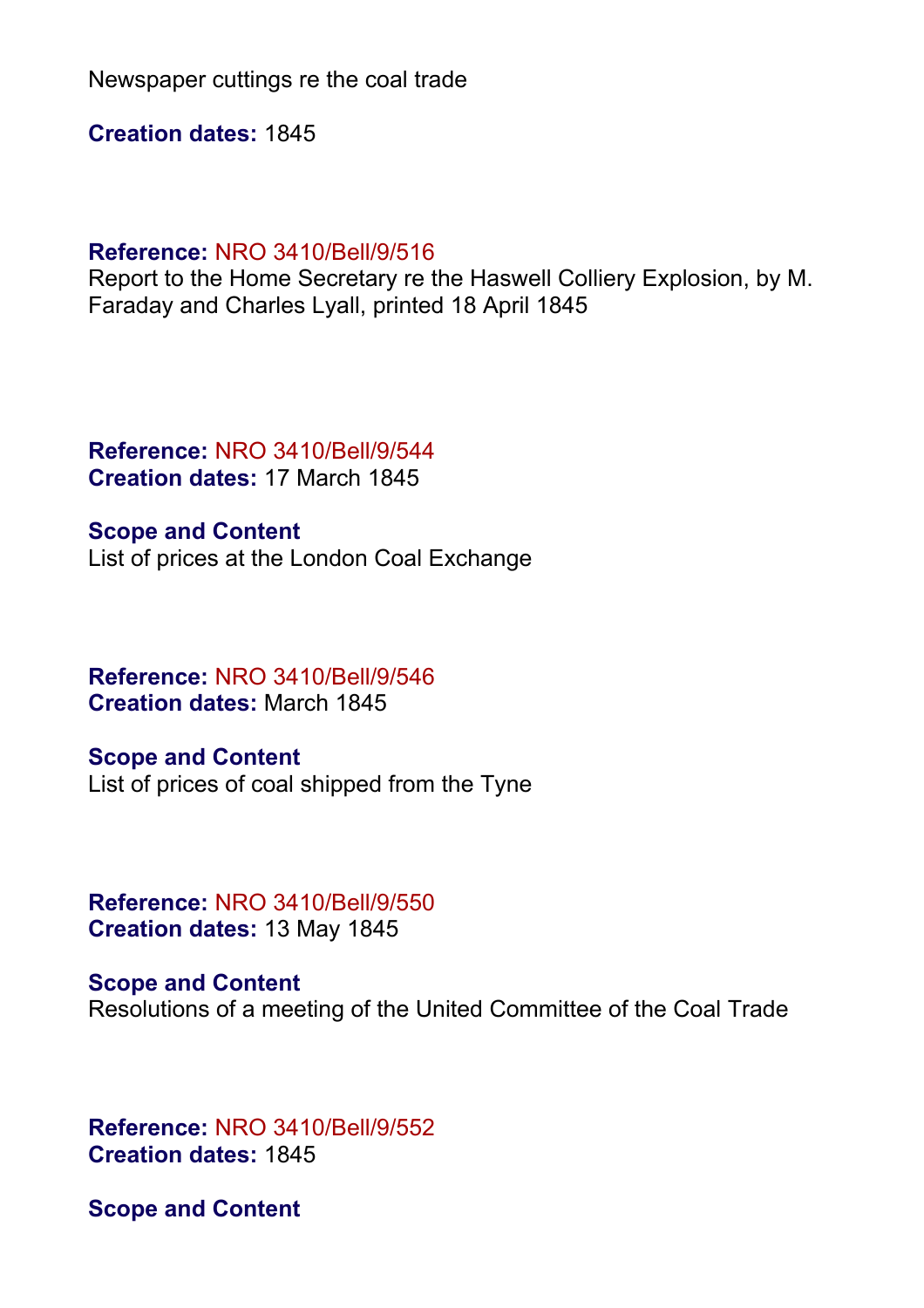Newspaper cutting re coal trade regulation

**Reference:** NRO 3410/Bell/9/564 **Creation dates:** 27 Aug 1845

#### **Scope and Content**

Report re gasses and explosions in collieries by Sir Henry T. de la Beche and Dr Lyon Playfair

**Reference:** NRO 3410/Bell/9/576 **Creation dates:** June 1845

**Scope and Content** Prospectus for the Wear Dock and Railway

**Reference:** NRO 3410/Bell/9/580 **Creation dates:** nd

**Scope and Content** Prospectus for the London Joint Stock Coal Company

**Reference:** NRO 3410/Bell/9/582 **Creation dates:** 1845 - 1848

#### **Scope and Content**

Newspaper cuttings re the coal trade including the Coal-Turn Act, accidents, railways, duties and regulation

**Reference:** NRO 3410/Bell/9/604 **Creation dates:** 1 Jan 1847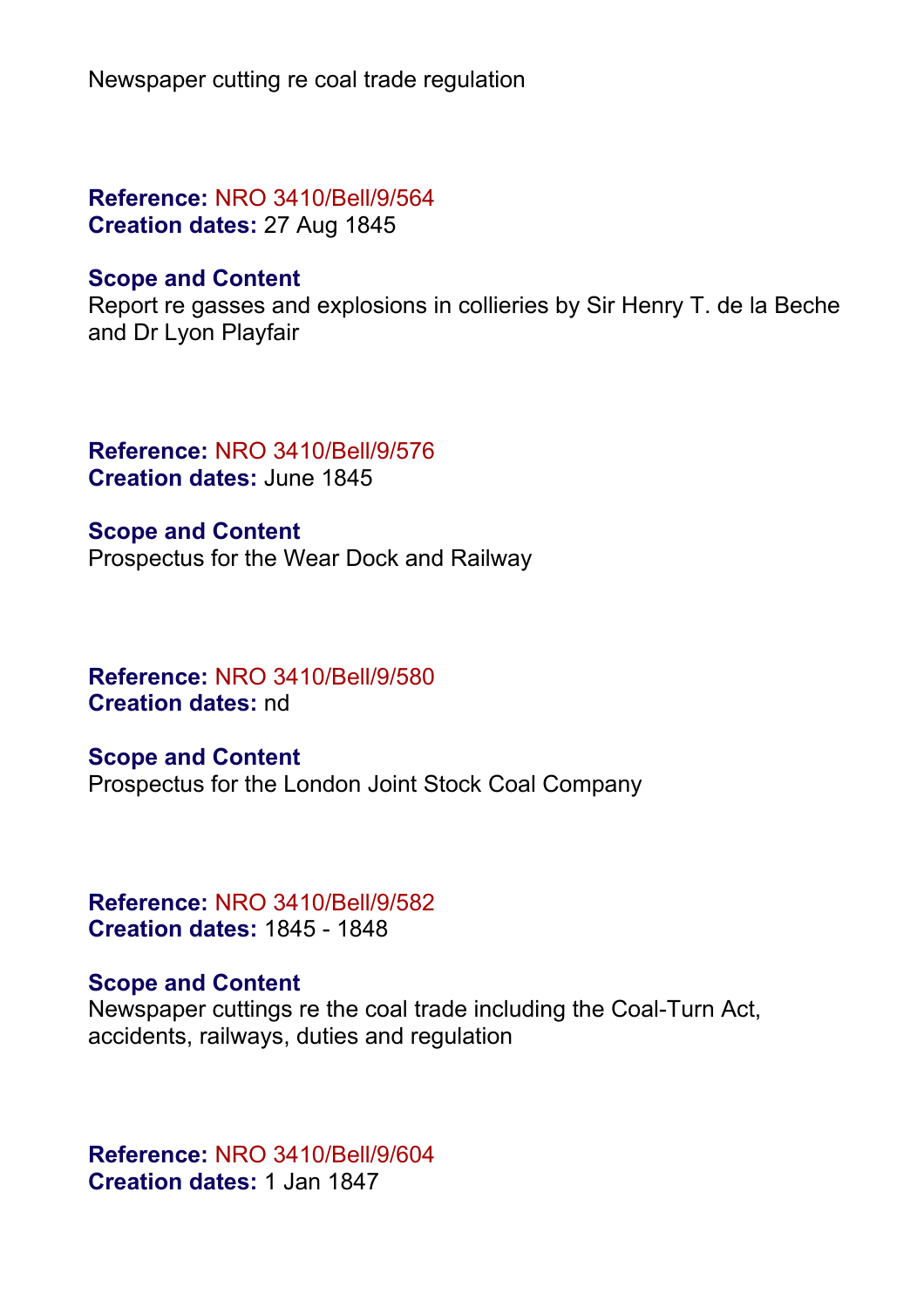#### **Scope and Content**

List of prices of coal at the ports of Tyne, Wear and Seaham

## **Reference:** NRO 3410/Bell/9/606 **Creation dates:** nd

**Scope and Content** Prospectus for the Amman - Vale Iron and Coal Company

**Reference:** NRO 3410/Bell/9/610 **Creation dates:** nd

**Scope and Content** Prospectus for the Newcastle and London Coal Railway

**Reference:** NRO 3410/Bell/9/618 **Creation dates:** 1846

#### **Scope and Content**

Newspaper cuttings re the coal trade including the Coal Turn and Coal Whippers Acts

**Reference:** NRO 3410/Bell/9/622 **Creation dates:** 10 Feb 1847

**Scope and Content** Prospectus for the London, Northumberland and Durham Coal Co

**Reference:** NRO 3410/Bell/9/624 **Creation dates:** 1848 - 1849